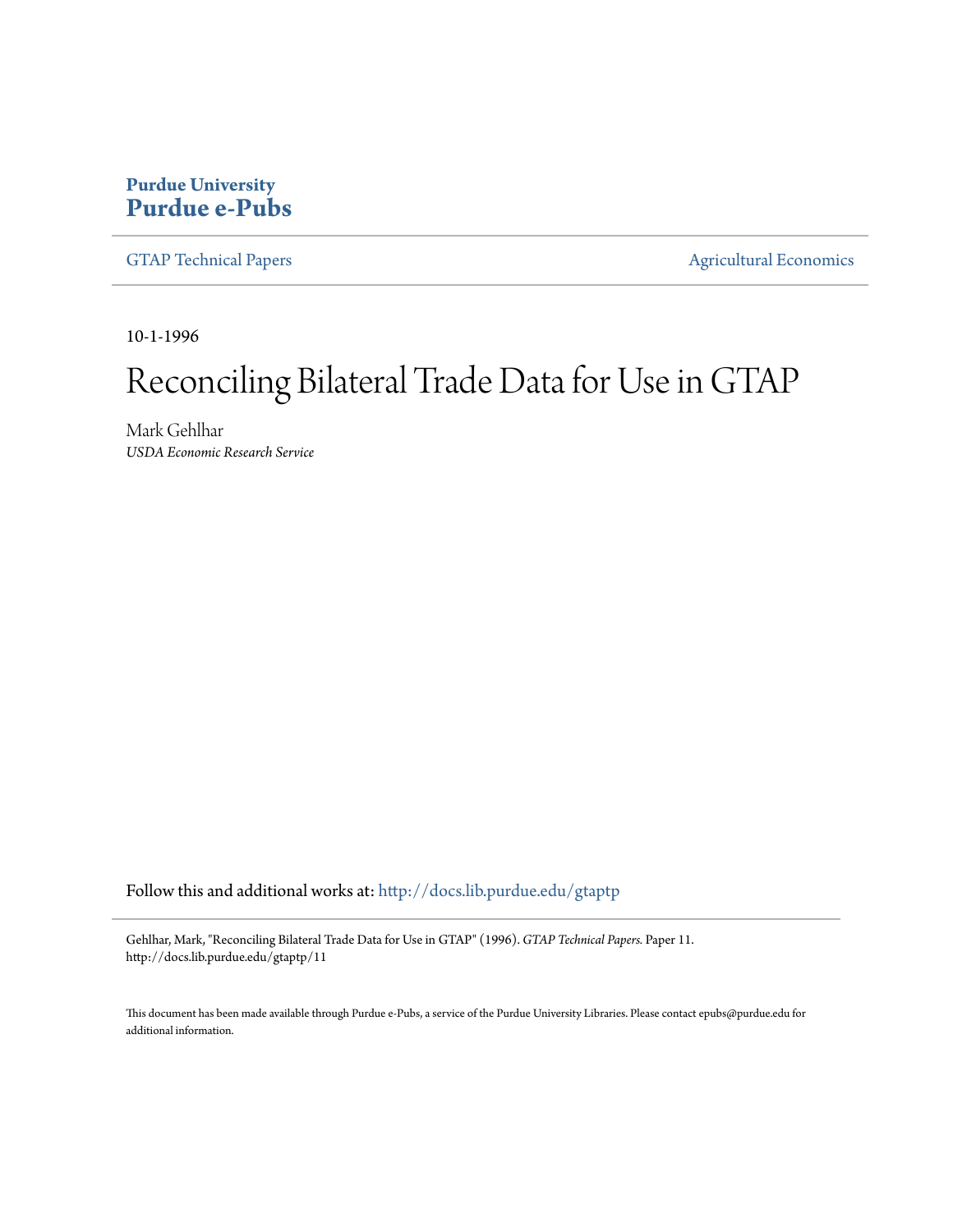

## *Reconciling Bilateral Trade Data*

# *for Use in GTAP*

## **by Mark J. GEHLHAR**

**GTAP Technical Paper No.10**

**October 1996**

Gehlhar is an Economist with the United States Department of Agriculture\Economic Research Service, Washington, DC.

 GTAP stands for the Global Trade Analysis Project which is administered by the Center for Global Trade Analysis, Purdue University, W. Lafayette, IN 47907-1145. For more information about GTAP, please refer to our Worldwide Web site at http://www.agecon.purdue.edu/gtap/, or send a request to conner@agecon.purdue.edu.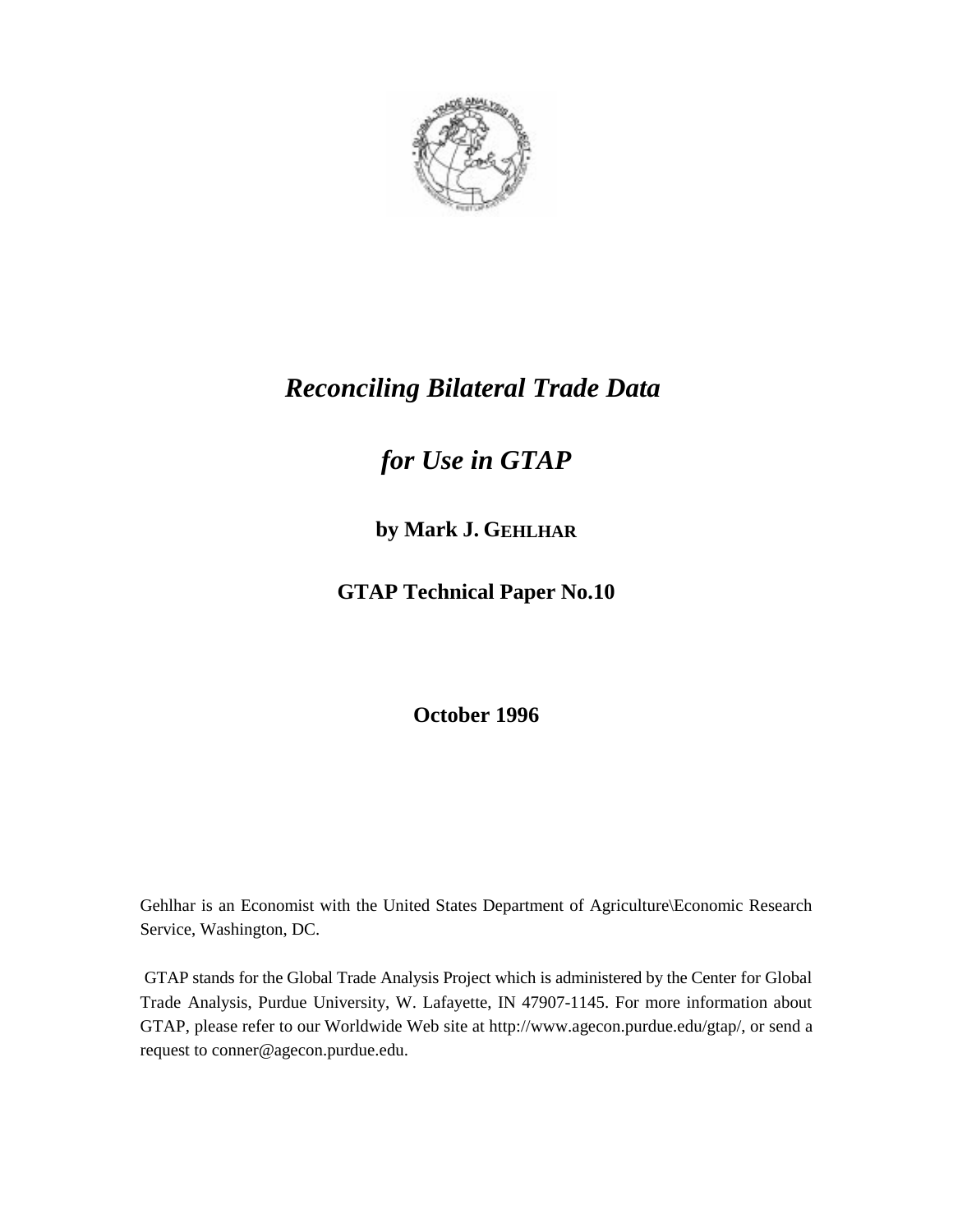## *Reconciling Bilateral Trade Data for Use in GTAP*

### **by Mark J. GEHLHAR\***

### **GTAP Technical Paper No.10**

### *Abstract*

Bilateral trade flows are reported by importer and exporter. Large discrepancies in reported import/export trade flows can be found. The GTAP database requires consistency between the export flow and its corresponding import flow for all partner pairs. Bilateral trade data in its reported form cannot, therefore, be directly used for GTAP. Various methods can be used to produce a consistent set of bilateral trade flows. However, achieving consistency alone does not necessarily provide credible trade flows. Matrix balancing using trade totals published by international agencies are not appropriate since these totals are not reconciled but are simply totals from country-reported flows.

A method is proposed with the aim of extracting the most reliable trade flows from reported import and export flows. Specific examples are used to illustrate how discrepancies can result from reporting errors and transport margins. Evidence is shown indicating that discrepancies often arise from erroneous reporting by one of the partners. Systematic reporting errors associated with a reporter can be measured by the share of consistent transactions with partners. The most reliable reported flows are selected based on credibility of reporters.

The source of international bilateral trade for GTAP is United Nations COMTRADE database. It contains the complete set of countries in the world and the set of commodities covering total merchandise trade. Since errors in reporting are country-commodity specific, data is processed at the individual country and SITC 4-digit level before aggregating to the 30-region 31-sector level used in the GTAP data base (revision 3).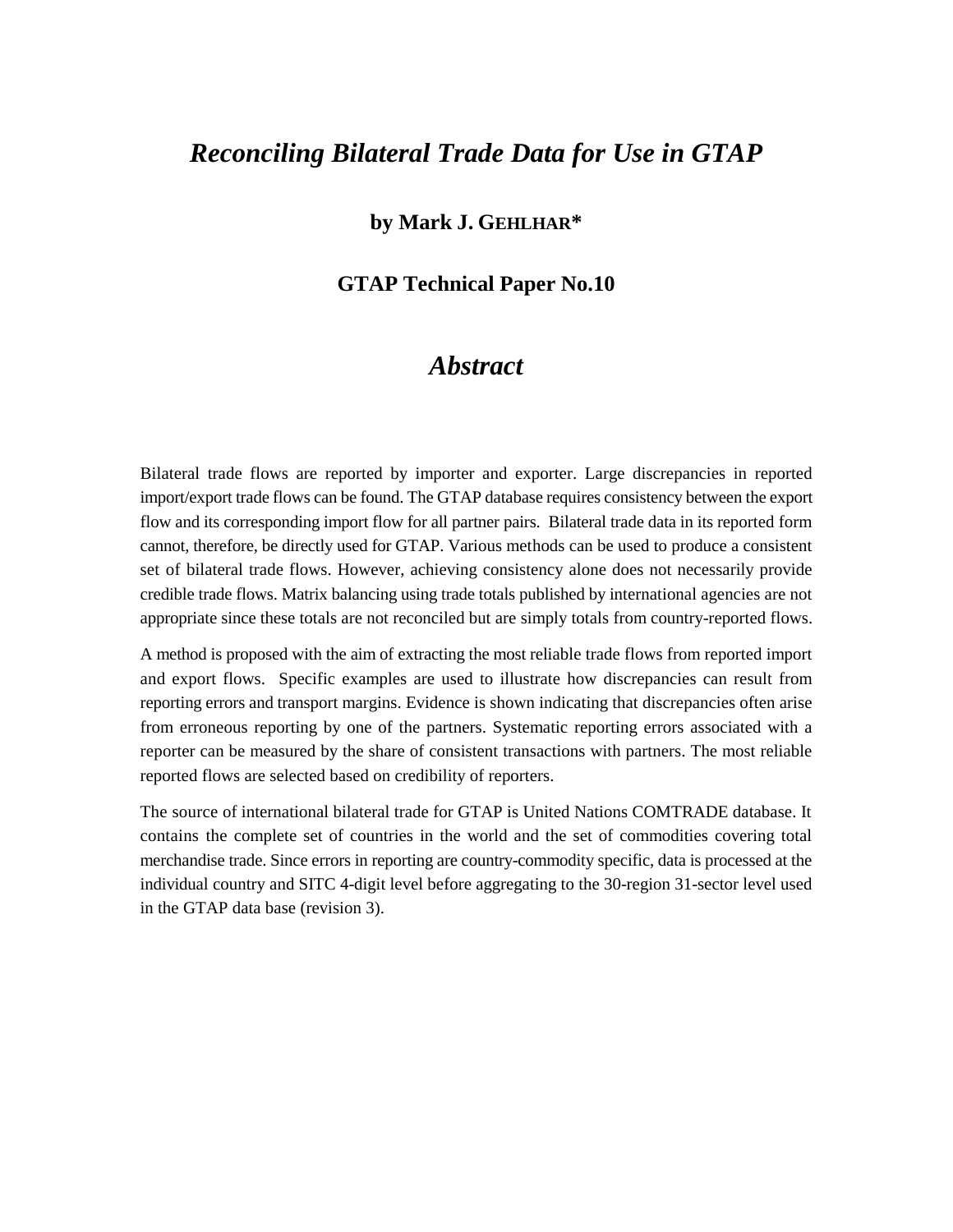# *Table of Contents*

## *Tables*

| Table 1. Comparison Across International Sources of the Value of Exports For Top 25 Countries    |
|--------------------------------------------------------------------------------------------------|
| Table 2. Comparison Across International Sources of the Value of Imports For Top 25 Countries    |
| Table 3. Comparisons of FAO and COMTRADE of Major Agricultural Commodities For Major             |
| Table 4. Comparisons of FAO and COMTRADE of Major Agricultural Commodities For Major             |
| Table 5. Country Reported Totals and Bilateral Trade: The Case of Chinese Wheat Imports 11       |
| Table 6. Selected Examples of Reported Trade for Chemicals, Rubber, and Plastics : The Case of   |
| Table 7. Selected Examples of Reported Trade for Chemicals, Rubber, Plastics: Importers Trade    |
| Table 8. Selected Examples of Reported Trade for Non-Grain Crops: The Case of Philippine Exports |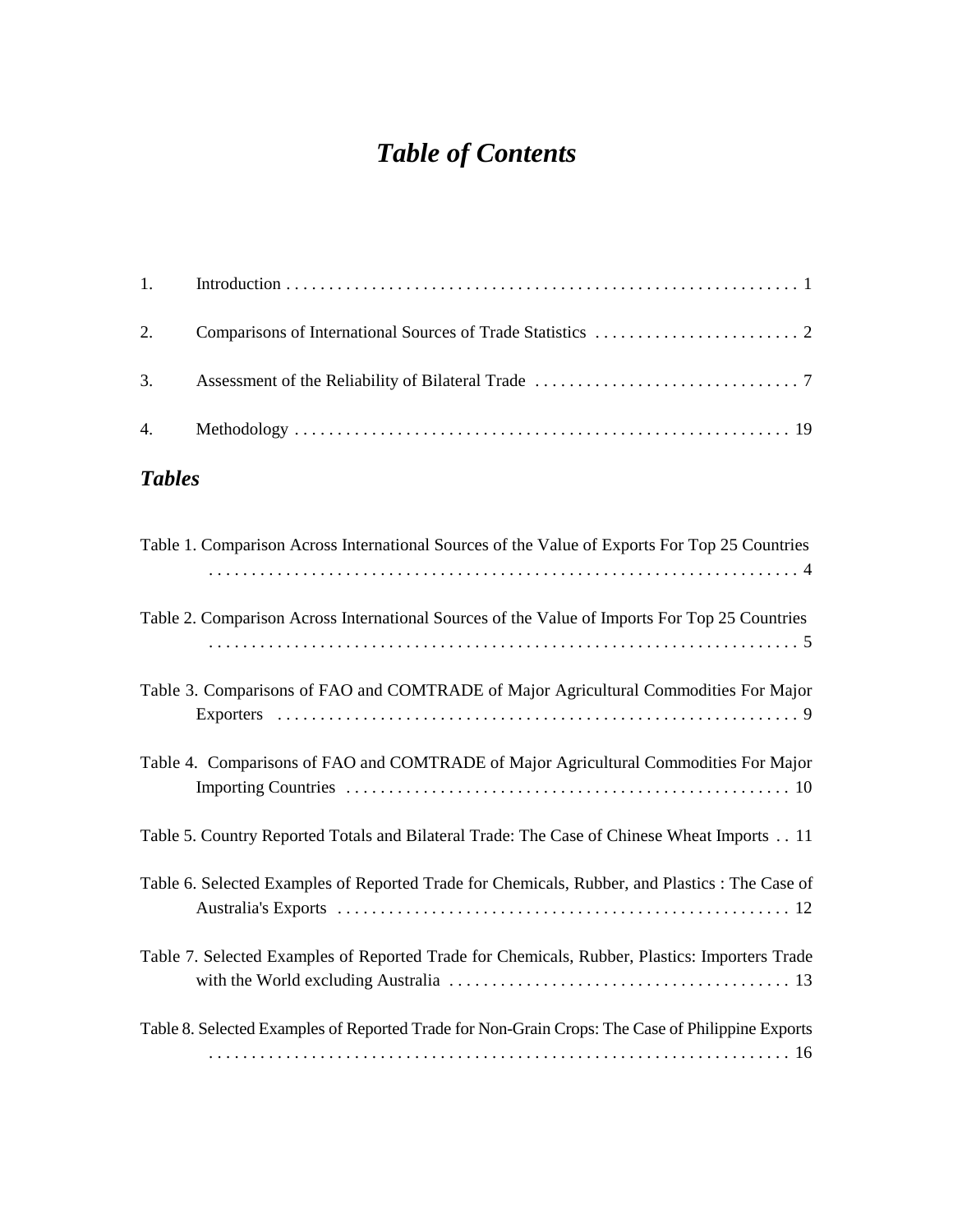| Table 9. Selected Examples of Reported Values and Quantities From 1985 to 1994 : The Case of   |
|------------------------------------------------------------------------------------------------|
| Table 10. Average Discrepancy and Distribution of Transactions Across Size Classes for 4-Digit |
| Table 11. Average Discrepancy and Distribution of Transactions Across Size Classes for GTAP    |
| Table 12. Selected Examples of Reported and Reconciled Transactions at the SITC Level of       |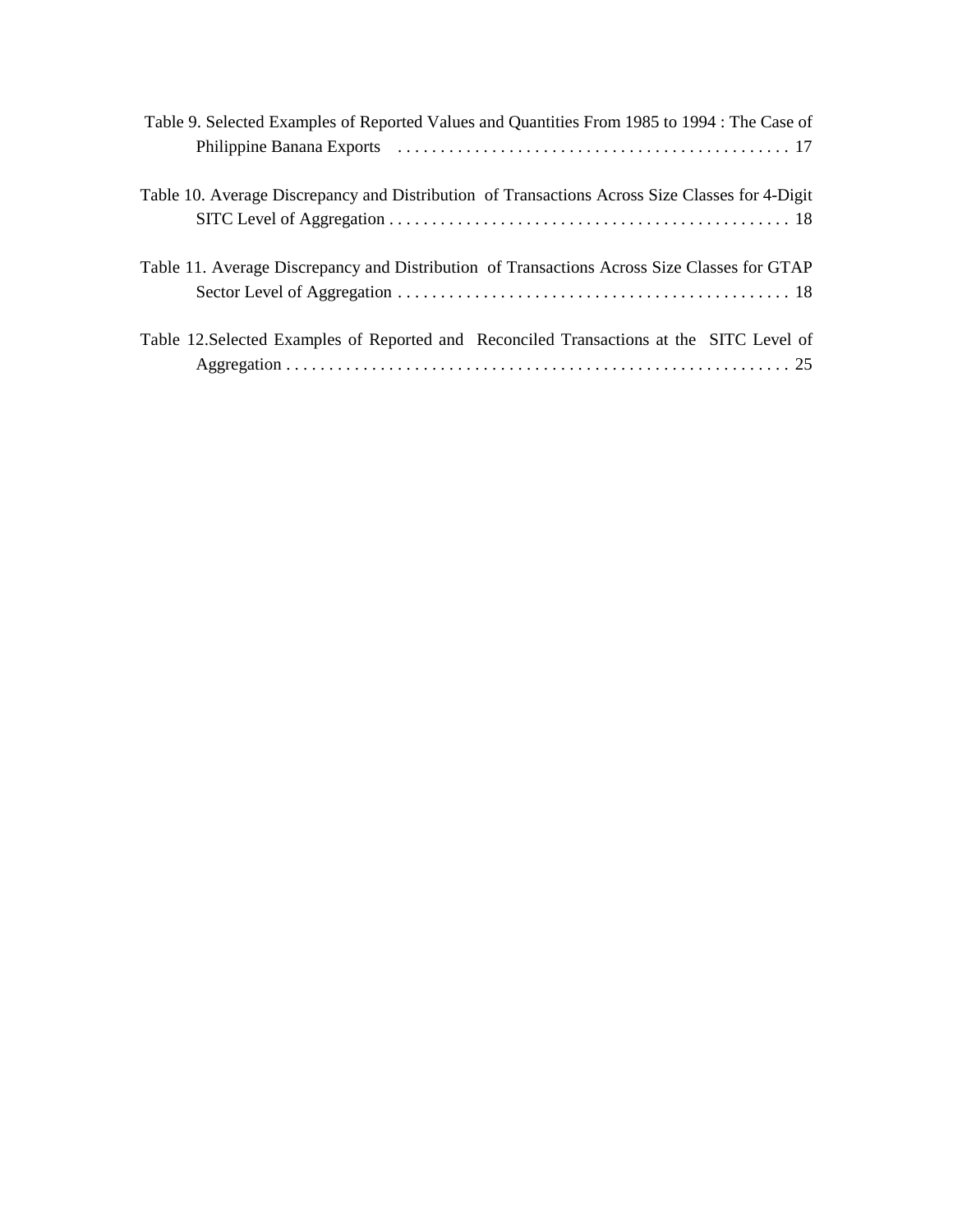# *Reconciling Bilateral Trade Data for Use in GTAP*

## *1. Introduction*

Development of merchandise trade data poses a somewhat different challenge than for other data components in the GTAP database. The problem is less a matter of finding scarce data and more a matter of resolving inconsistent data. This is because one country's exports are also another country's imports and imports and exports are reported by both partners. This reporting arrangement produces two trade records representing the same trade flows. Large discrepancies can be found when comparing a country's export flows with its corresponding partner's import flows. Discrepancies in bilateral trade statistics pose a problem for use in the GTAP database.

The GTAP model/database links countries through bilateral trade. An accounting identity exist where the value of imports at *cif* prices minus the value of transportation services equals the value of exports of exports at *fob* prices. For a given bilateral transaction, the reported import value can be substantially less than, or several times greater than the reported export value. Thus, reported trade statistics in their "raw" form are not suitable for the GTAP database. Various methods can be employed to make the import and export values consistent with each other. But satisfying this consistency condition alone does not solve the important problem of establishing reliable bilateral trade flows.

The reliability of trade data affects the credibility of model results. The direction and composition of trade, often referred to as the *structure of trade,* has direct bearing on the final results of any simulation exercise. Trade structure determines how impacts of a given policy shock are distributed across different economies in the world. But the fact that large discrepancies exist in reported trade statistics would suggest there is some degree of uncertainty attached to the trade structure. This is troubling because results of liberalization in those sectors having high levels of protection can be particularly sensitive to alternative trade shares. Furthermore, unlike behavioral parameters, which can be readily modified, uncertainty associated with any component of the initial base data becomes a permanent *fixture* in the GTAP model. There is only one solution to the problem and that is to remove the uncertainty associated with bilateral trade data. It requires generating the most reliable set of bilateral trade flows possible from the existing reported trade data. This is the objective of the work reported here.

Reconciliation of bilateral trade data requires patience and an open mind. Since the first version of GTAP model/database was released in 1993, much time has been spent performing analyses at a detailed level. Various reconciliation methods have been put to test. The results from these methods have been evaluated and scrutinized. As better procedures are found they are made a standard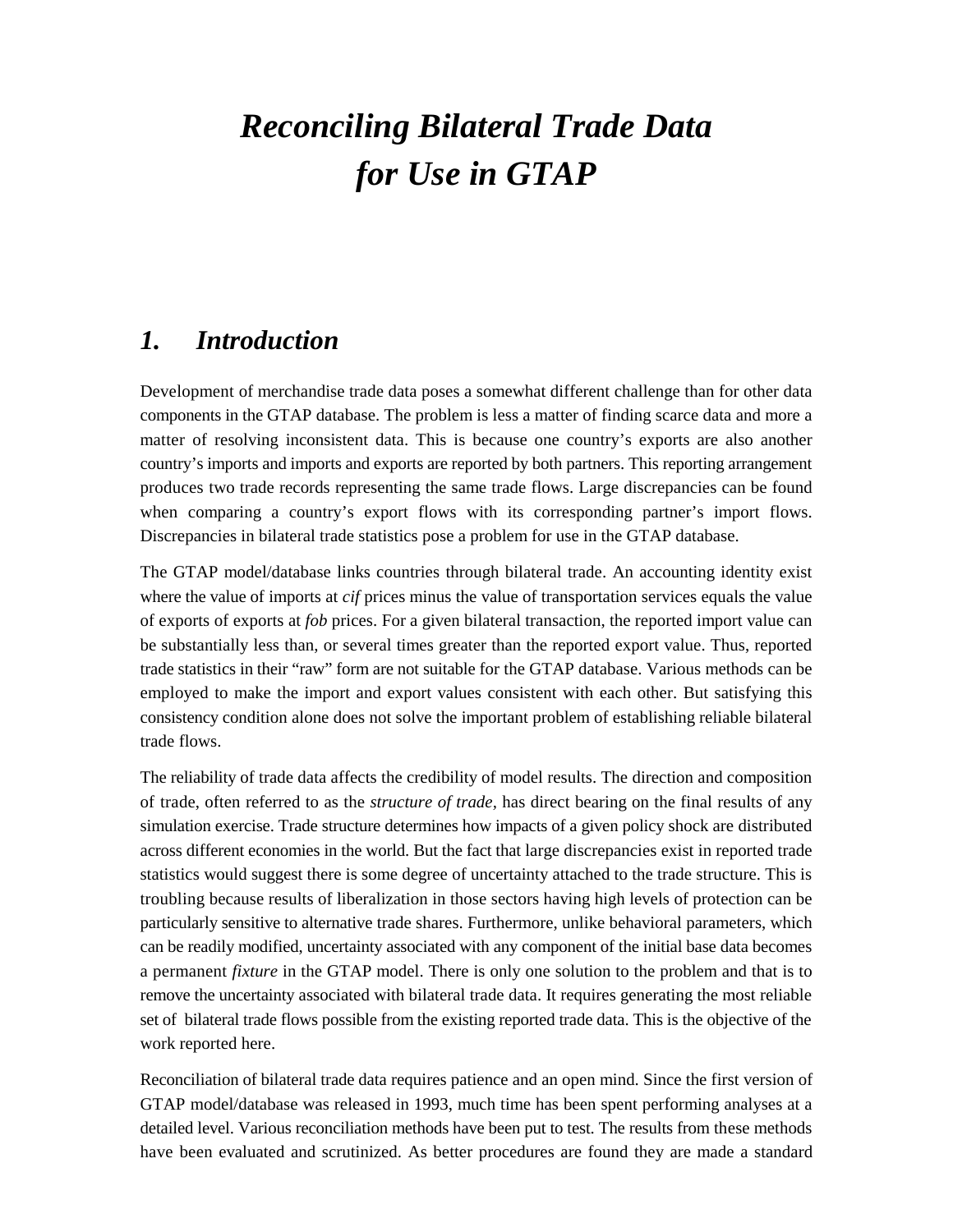procedure for GTAP trade data reconciliation. The trade data for version 3 of the GTAP database was produced with a different procedure from previous versions.<sup>1</sup> This document describes the procedure and provides evidence of its effectiveness in generating reliable trade data.

Just as a good recipe is not a substitute for poor quality ingredients, a good method is not a substitute for poor quality data. Even the best method employed in reconciling trade data cannot produce reliable results unless reliable statistics are reported. Reconciliation can only help to distinguish the *less* reliable records from *more* reliable trade records. The first objective in this documentation is to assess the quality of the raw ingredients found in bilateral trade statistics. The second objective is to show how the methodology is used to capitalize on the most reliable information found in reported trade data. The overall quality of bilateral-commodity trade depends both on the initial quality and on the ability of the method to yield the best statistics from the raw data.

The development of the merchandise trade data for GTAP, like other undertakings in this project, is an ongoing process. Not all problems in trade data can be solved at once. The most important problems receive highest priority and lesser problems are solved subsequently. Future work on merchandise trade data in will focus on specific country and commodity problems and less on the general procedures which are now established here.

# *2. Comparisons of International Sources of Trade Statistics*

The reliability of any data source is called into question when there is of lack of comparability. The United Nations COMTRADE database is the primary source of trade data for the construction of the merchandise trade data for GTAP. It seems appropriate to provide comparisons of the COMTRADE trade data with other sources of trade data, and we now turn to such a comparison. The World Bank<sup>2</sup> the International Monetary Fund  $(MF)$ ,<sup>3</sup> and Food and Agriculture Organization<sup>4</sup> (FAO) of the United Nations publish and disseminate international trade statistics on an annual basis. Using these sources, comparisons are made with the COMTRADE database. Comparisons are possible if there is a common level of aggregation across sources. All four sources provide merchandise totals by

<sup>1.</sup> For a discussion of the earlier reconciliation method, see GEHLHAR *et al*., "Overview of the GTAP Data Base, Chapter 3 in HERTEL, T. W. (ed.) *Global Trade Analysis: Modifying and Applications*, New York: Cambridge University Press.

<sup>2.</sup> The World Bank publishes it's own trade statistics in the World Tables. According to the 1995 World Tables, the primary source of foreign trade data is the UNCTAD database. It is supplemented with data from the UN COMTRADE database and the IMF's International Financial Statistics. The balance of payments data for the World Banks trade are from files from the IMF's Balance of Payments Statistics Yearbook.

<sup>3.</sup> The IMF maintains that its source of trade data is in general customs statistics reported under the general trade system according to the recommendations of the UN.

<sup>4.</sup> FAO maintains trade statistics in the FAOSTAT database and claims its source of trade data is supplied by governments through magnetic tapes, national publications and FAO questionnaires. For EU members, FAO trade data is obtained from EUROSTAT.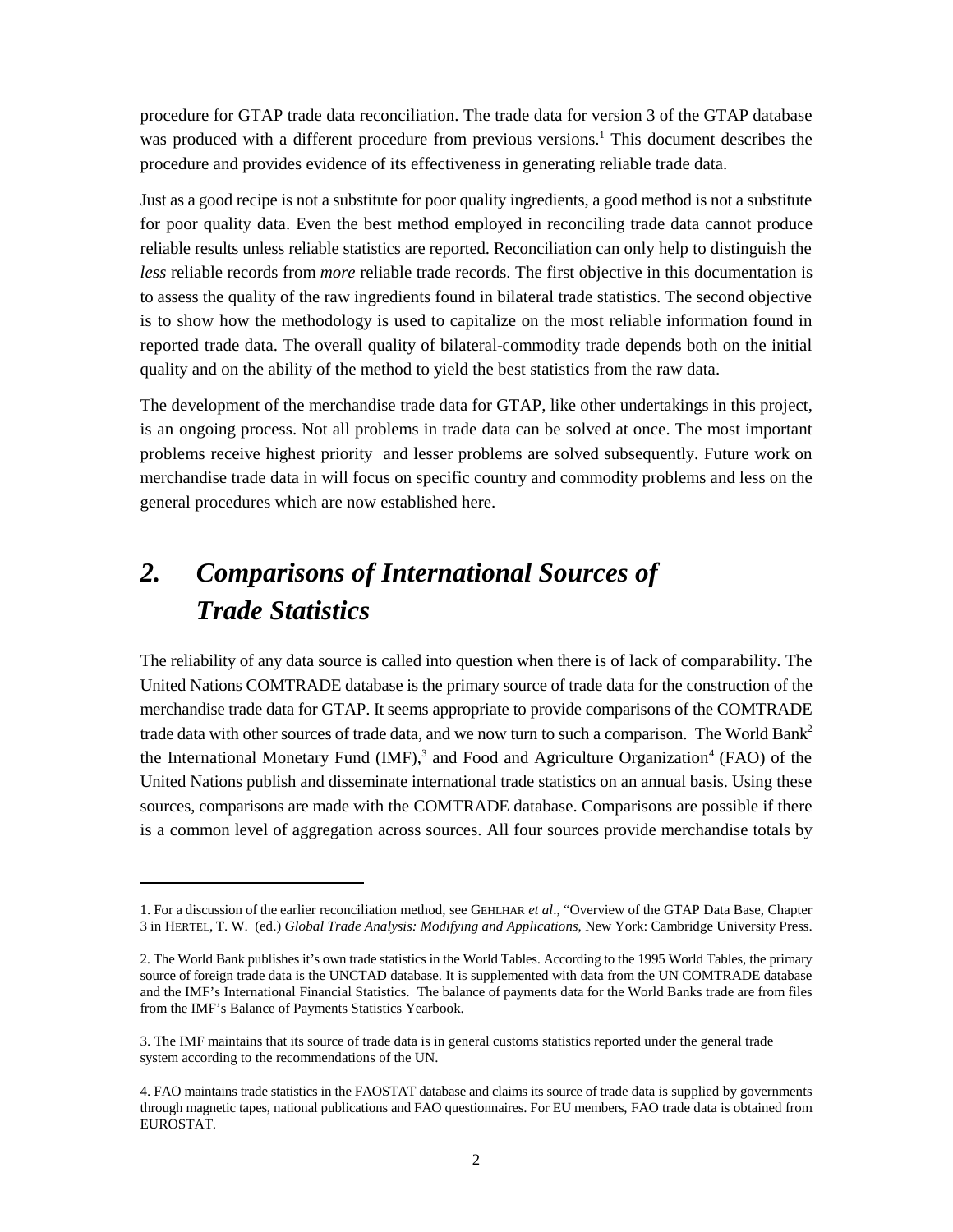individual country. The World Bank and the IMF publish a some non-agriculture aggregates but these are not comparable those found in COMTRADE. FAO publishes trade data for aggregate agriculture sectors as well as individual agriculture commodities. FAO's FAOSTAT database contains individual agricultural commodities some of which are comparable to categories in UN SITC categories. This permits us to compare COMTRADE and FAO individual agricultural commodity totals. FAO, World Bank, and IMF unfortunately do not provide bilateral trade flows which are comparable to COMTRADE. So, comparisons are made only with merchandise trade totals for all sources, and for agricultural commodity totals with FAO as the only source.

The COMTRADE database contains source-destination trade flows of individual commodities classified in accordance with the Standard International Trade Classification (SITC). The SITC system provides a 5-tier system of aggregation (1-5 digit levels). In order to generate merchandise trade totals, COMTRADE's bilateral-commodity trade must be aggregated by source for imports and by destination in the case of exports. This is done starting at the 4-digit SITC level with bilateral trade.

The UN maintains a data set for *reported exports* and a separate data set for *reported imports*. The two data sets are reported and maintained independently of each other. A country "trade total" can be calculated in two ways. An export total can be calculated as the sum of a country's reported exports across all of its partners. The data for this total is from reported exports and is referred to as a *country-reported* total because it is reported by the country itself. Another calculation representing the same country total is made by taking the sum of the of all partner's reported imports from the given exporting country. This total is referred to as a *partner-reported* total. Trade totals published by international organizations are generally country-reported totals.

across commodities and partners. Here we denote the reported export flows as  $X_{i,r,s}^{rp}$  where *I* is a commodity exported from region r to region s. Likewise we denote the reported import flows as  $M_{i,r,s}^{rp}$ From the COMTRADE database country-reported merchandise totals are obtained by aggregating where *I* is a commodity exported from region *r* to region *s*. Exports of the country reported totals is shown below as:

$$
X_r^{rp} = \sum_i \sum_s X_{i,r,s}^{rp}
$$

Similarly country- reported import totals is calculated as :

$$
M_s^{rp} = \sum_i \sum_r M_{i,r,s}^{rp}
$$

Table 1 shows the total merchandise export totals from FAO, World Bank, IMF and UN COMTRADE. Countries for this comparison include the top 25 exporting countries in the world. For most of these countries there is little difference in totals across sources with the exception of Mexico. In the Mexican case both the United Nations and the World Bank have comparable figures of \$46.2 billion and \$46.3 billion, respectively. FAO and IMF also have comparable figures of \$27.5 billion and \$27.6 billion,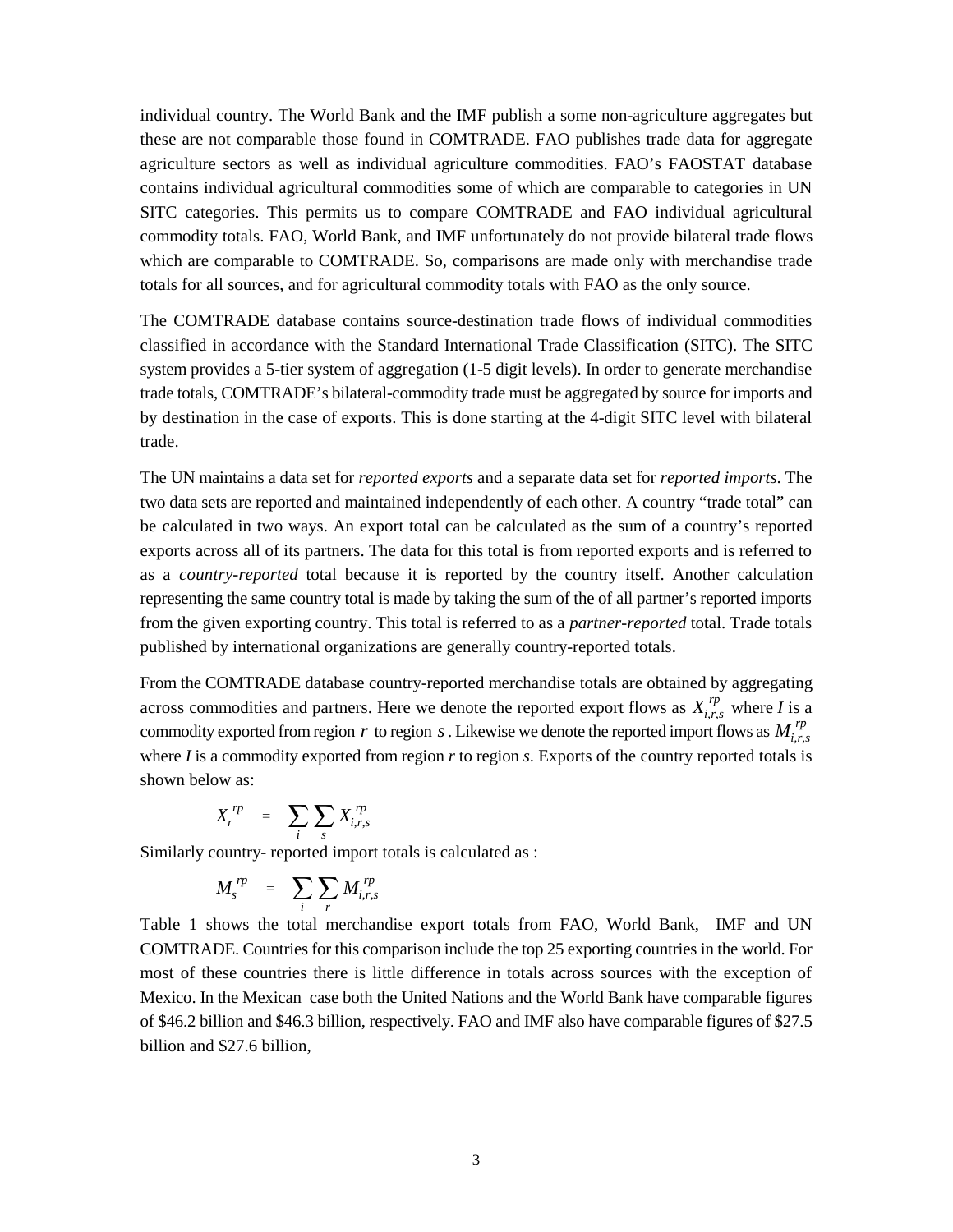|                       | <b>FAO</b> | <b>WB</b> | <b>IFS</b> | <b>UN</b> | WB b.o.p. |
|-----------------------|------------|-----------|------------|-----------|-----------|
|                       |            |           |            |           |           |
| <b>United States</b>  | 448.2      | 448.0     | 448.2      | 444.2     | 440.4     |
| Germany               | 429.7      | 422.0     | 422.3      | 425.7     | 406.7     |
| Japan                 | 339.9      | 340.0     | 339.8      | 339.5     | 330.9     |
| France                | 249.7      | 236.0     | 235.9      | 231.5     | 225.3     |
| <b>United Kingdom</b> | 187.6      | 190.0     | 190.0      | 181.1     | 188.5     |
| Italy                 | 178.6      | 178.0     | 178.2      | 178.8     | 178.2     |
| Netherlands           | 141.0      | 140.0     | 139.9      | 139.9     | 129.2     |
| Canada                | 134.8      | 134.0     | 134.4      | 132.2     | 132.4     |
| Belgium-Lux.          | 123.9      | 123.0     | 123.1      | 123.1     | 113.6     |
| China                 | 85.0       | 80.5      | 84.9       | 84.9      | 69.6      |
| Korea, Republic of    | 76.6       | 76.6      | 76.6       | 76.4      | 75.2      |
| Switzerland           | 65.8       | 61.4      | 61.4       | 65.6      | 79.4      |
| Spain                 | 64.7       | 64.3      | 64.3       | 64.4      | 63.9      |
| Singapore             | 63.4       | 63.5      | 63.5       | 63.4      | 62.1      |
| Sweden                | 56.3       | 56.1      | 56.1       | 55.8      | 55.4      |
| Mexico                | 27.5       | 46.3      | 27.6       | 46.2      | 27.5      |
| Austria               | 40.9       | 47.3      | 47.3       | 44.4      | 43.4      |
| Malaysia              | 40.7       | 40.7      | 40.7       | 40.8      | 39.6      |
| Denmark               | 40.3       | 41.1      | 39.6       | 39.8      | 40.7      |
| Australia             | 42.3       | 42.8      | 42.8       | 41.9      | 42.4      |
| <b>Brazil</b>         | 36.2       | 35.8      | 35.9       | 36.0      | 35.8      |
| Norway                | 35.2       | 35.2      | 35.2       | 34.0      | 35.2      |
| Indonesia             | 34.0       | 33.9      | 33.9       | 33.8      | 33.8      |
| Thailand              | 32.5       | 32.5      | 32.5       | 32.5      | 32.1      |
| Ireland               | 28.3       | 28.3      | 28.3       | 28.3      | 27.9      |
| Total                 | 3003.2     | 2997.3    | 2982.4     | 2988.1    | 2908.7    |

Table 1. Comparison Across International Sources of the Value of Exports For Top 25 Countries (in 1992 \$US bill )

Includes re-exports and intra-EU trade

*Sources*: Food and Agriculture Organization (FAO)

World Bank WB World Tables 1995 Customs and Balance of Payments b.o.p.

International Financial Statistics (IFS)

United Nations (UN) COMTRADE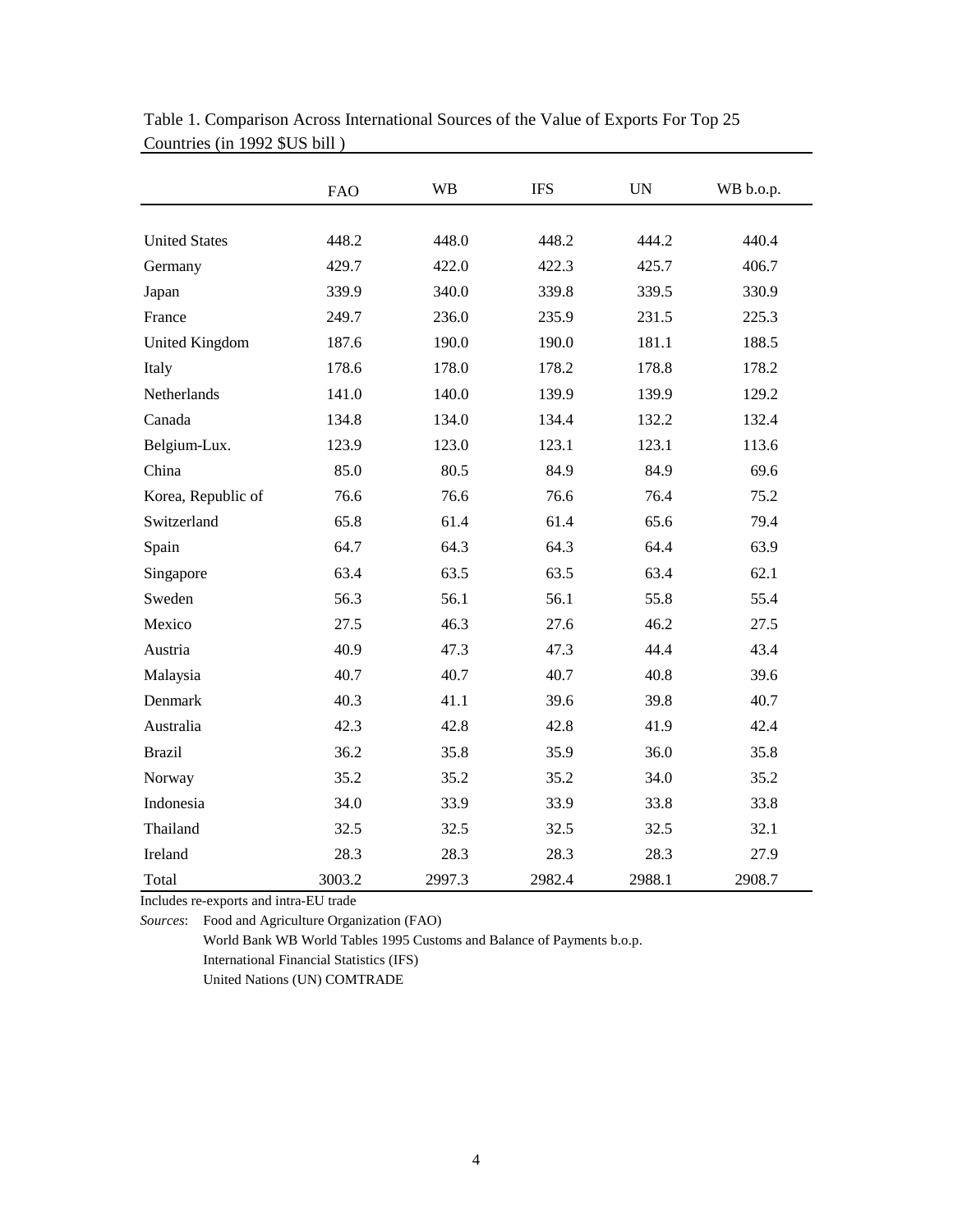|                       | <b>FAO</b> | <b>WB</b> | <b>IFS</b> | <b>UN</b> | WB b.o.p. |
|-----------------------|------------|-----------|------------|-----------|-----------|
|                       |            |           |            |           |           |
| <b>United States</b>  | 554.0      | 554.0     | 553.9      | 551.6     | 536.5     |
| Germany               | 409.9      | 402.0     | 402.4      | 406.7     | 373.9     |
| France                | 258.8      | 240.0     | 239.7      | 238.3     | 223.6     |
| Japan                 | 233.4      | 233.0     | 233.2      | 231.0     | 198.5     |
| <b>United Kingdom</b> | 222.5      | 222.0     | 221.5      | 216.5     | 211.9     |
| Italy                 | 189.2      | 188.0     | 188.5      | 184.5     | 175.1     |
| Netherlands           | 147.9      | 134.0     | 133.8      | 134.4     | 117.9     |
| Belgium-Lux.          | 132.3      | 125.0     | 125.0      | 124.7     | 112.3     |
| Canada                | 122.6      | 129.0     | 129.3      | 122.0     | 126.4     |
| Spain                 | 100.0      | 99.8      | 99.8       | 99.5      | 95.0      |
| Korea, Republic of    | 81.8       | 81.8      | 81.8       | 81.4      | 77.3      |
| China                 | 80.6       | 76.4      | 80.6       | 80.6      | 64.4      |
| Singapore             | 72.1       | 72.2      | 72.2       | 72.1      | 67.9      |
| Switzerland           | 65.9       | 61.7      | 61.7       | 65.6      | 78.9      |
| Mexico                | 48.1       | 62.1      | 48.2       | 61.9      | 48.2      |
| Austria               | 53.2       | 54.1      | 54.1       | 54.1      | 52.2      |
| Sweden                | 50.2       | 50.0      | 50.0       | 49.6      | 48.6      |
| Australia             | 39.2       | 43.8      | 43.8       | 42.1      | 40.8      |
| Malaysia              | 39.8       | 39.9      | 39.9       | 39.1      | 36.2      |
| Thailand              | 40.7       | 40.7      | 40.7       | 38.7      | 36.3      |
| Denmark               | 34.7       | 35.2      | 33.7       | 33.6      | 33.4      |
| Portugal              | 29.5       | 29.6      | 29.6       | 30.5      | 27.7      |
| Indonesia             | 27.3       | 27.3      | 27.3       | 27.3      | 26.8      |
| Norway                | 26.1       | 25.9      | 25.9       | 25.8      | 25.9      |
| India                 | 24.1       | 23.6      | 23.6       | 24.2      | 23.2      |
| Total                 | 3084.0     | 3051.1    | 3040.2     | 3035.7    | 2858.7    |

Table 2. Comparison Across International Sources of the Value of Imports For Top 25 Countries (in 1992 \$US bill)

Includes intra-EU trade.

*Sources*: Food and Agriculture Organization (FAO)

World Bank WB World Tables 1995 Customs and Balance of Payments (b.o.p.)

International Financial Statistics (IFS)

United Nations (UN) COMTRADE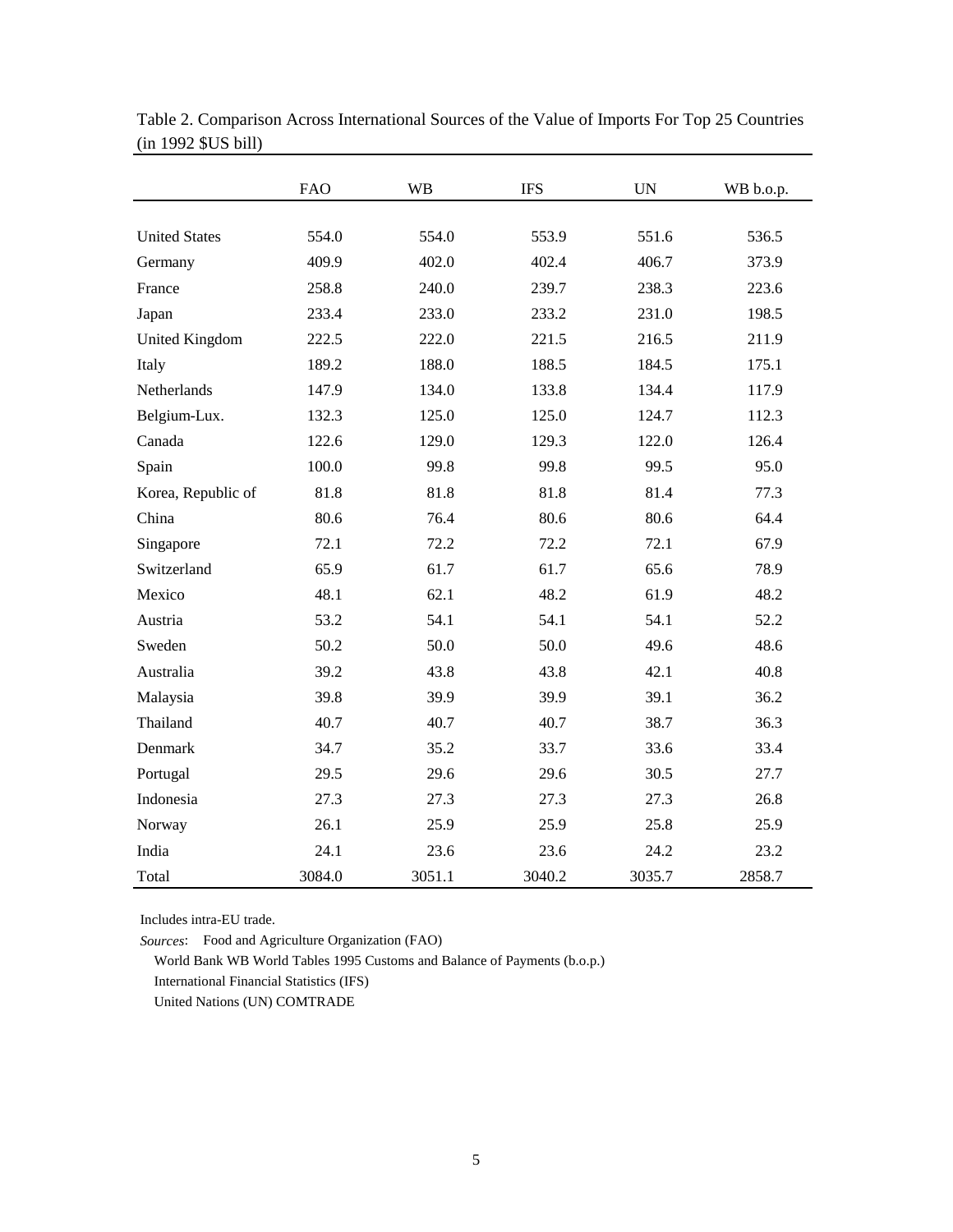respectively. The reason for the difference is that FAO and IMF apparently disregard Mexico's reported export value and use the *balance of payment* level of trade. The same can be said for Mexican imports shown in table 2. FAO and IMF use level of imports shown for balance of payment of approximately \$48 billion rather than the Mexican reported import value of \$62 billion which is the World Bank publishes.

FAO merchandise total are generally higher for both imports and exports. The reason for this is that the country totals are not strictly *country-reported* totals. FAO substitutes partner reported trade flows when a country fails to report their own trade flows. This is done at the detailed agriculture commodity level. By filling-in holes n country reported trade by partner reported trade higher levels of trade are obtained in the aggregate.

Overall we find there is a high degree of comparability in total merchandise trade across different sources. The main reason for this is that there is actually only one source of trade data -- namely the customs trade files from individual countries which are submitted to the United Nations and shared by all international organizations. International organization is aggregate data for their own purposes and disseminate it as such.

We now turn to specific agriculture commodities using the FAO as the source for comparisons with UN COMTRADE. Exports of wheat, bovine meat, and bananas are used in this comparison. Table 3 shows reported exports for FAO and COMTRADE. In the last column the ratio of FAO to COMTRADE is given. There is much similarity in the these commodity totals. The only exception is the case for Australia. The reason for the difference is that FAO does not use a calendar year for Australian agriculture trade. Agricultural commodity data is provided to the UN and FAO on a monthly basis but FAO places Australia on a fiscal year beginning June 30 of the year in question.

We turn now to major agricultural importer using the commodities wheat, bovine meat, coffee, and bananas. The comparison of agricultural import totals are shown in table 4. Again as with exports the totals are nearly identical for FAO and COMTRADE. The exceptions are Brazilian imports of wheat and Italian imports of bananas. The exact reason for the differences for Brazilian wheat not known. But it is known that partner data would give a total closer to the FAO level than the COMTRADE level which strictly used Brazil's reported imports. For the case of imports of bananas for Italy, FAO has made adjustments for transhipments from Italy. This will reduce the level of imports from what is officially reported. Transhipments pose a problem for data reconciliation and will be addressed for the case of Hong Kong.

As with merchandise trade it is not surprising to find comparability between FAO and COMTRADE, in light of the fact that they share primary data sources. But comparable trade totals across sources is not by itself evidence of reliable bilateral trade data. One major problem in reported trade is the misidentification of trading partners. This type of reporting error would not affect the countryreported total. But it does suggest that country totals for export and import totals will not be consistent with one another. We examine a specific example of why this is so.

We examine individual wheat import flows to China reported both by China and the associated exporters. Table 5 provides this information. We disaggregate Chinese wheat imports by 5 partners.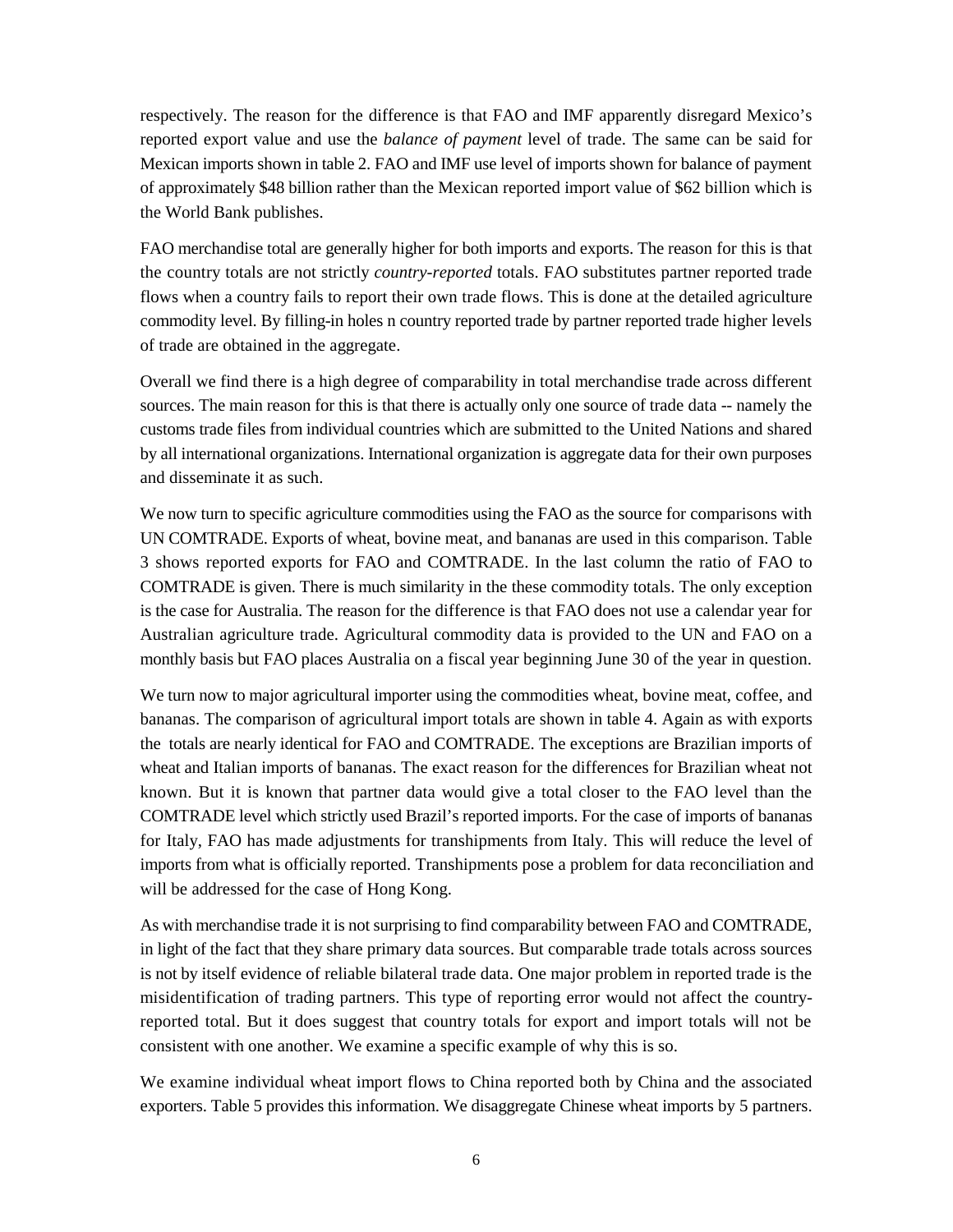The partners are shown in table 5 as Canada, the US, France, Poland, and other. The first column of values shows the reported values reported by these exporters. Canada reported exports to China of \$1,020,897 thousand. But China reported imports from Canada of \$847,553 thousand. The third column gives the ratio of reported imports to reported exports. For Canadian wheat exports it is 0.83. Because of this discrepancy, the trade total of Canadian wheat exports and Chinese wheat imports are not consistent. The China-reported total from the world for wheat imports is \$1,503,730 thousand. This value is the same for both COMTRADE and FAO. The Canadian-reported total for its wheat exports is \$3,870,900 thousand. Again this value is the same for both COMTRADE and FAO. These totals are the sum of the individual bilateral flows. But China cannot be importing wheat from Canada valued at \$847,553 thousand while Canada is exporting wheat to China valued at \$1,020,897 thousand. Both totals cannot be correct. If we accept what is reported by the Chinese, we must use the Chinese value in the calculation of the Canadian wheat import total. This is shown in the fifth column in table 5. Canada's total must drop at lease by 6% to accept the reported Chinese values.

The above illustration highlights the problem in using totals for imports and exports which are derived from different bilateral trade flows. This problem applies international totals for all merchandise trade. Import and export country reported totals as they are published by FAO, the World Bank and the IMF are inconsistent. This is because reported bilateral trade flows have not been reconciled. Because of the inconsistency problem there is no reason to use published trade totals as *targeted* totals in the development of the GTAP trade data.

# *3. Assessment of the Reliability of Bilateral Trade*

The source of uncertainty in trade data is linked directly to discrepancies in bilateral-commodity trade data. Discrepancies make country totals unreliable and lessen the overall integrity of the reported structure of world trade. Discrepant transactions have caused some to call into question the reliability of the entire United Nations COMTRADE system. It is not always recognized that *the UN is not the source of reporting errors*. Individual countries contribute reporting errors. One unreliable reporter can generate a multitude of discrepant trade transactions. And if one unreliable reporter trades with every country in the world in every commodity, it makes the entire world trade structure appear unreliable. Identification of the unreliable reporters is essential in data reconciliation. Reporting problems and their significance in COMTRADE can be better understood with specific examples. We now turn to specific examples found in the COMTRADE database.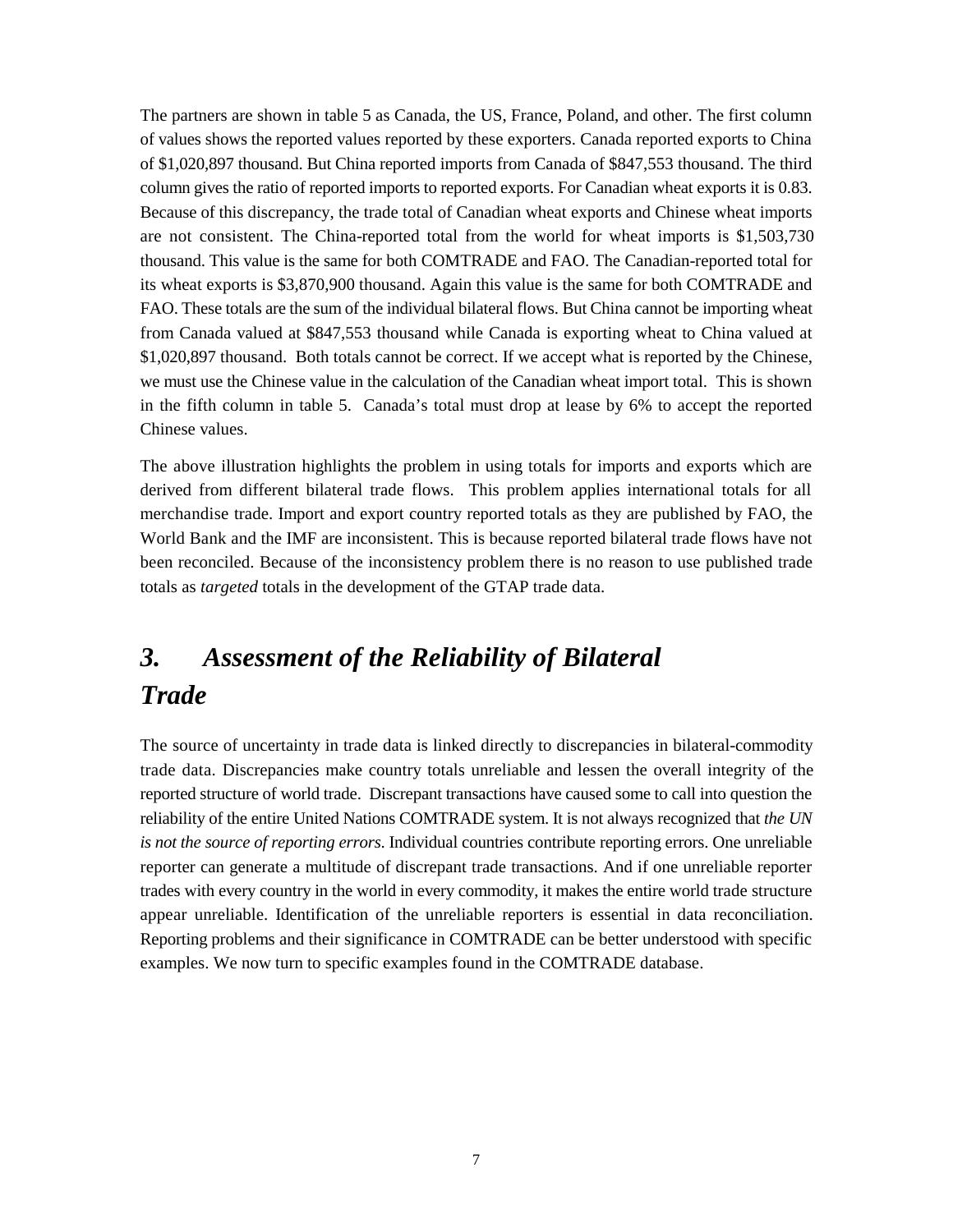### *3.1 The Case of a Simple Unreliable Reporter*

It is impractical to examine all bilateral-commodity trade for all regions at a detailed level. However, it is instructive to provide selected examples illustrating typical problems found in at the detailed level in COMTRADE. Most aggregated sectors in GTAP comprise a variety of goods from various industries. We start with the GTAP sector **C**hemicals, **R**ubber, and **P**lastic products (CRP) and focus on Australian exports. There is no particular reason for us to believe that Australian reporting of CRP products is any more biased than for other products. We also have no particular reason why products found *within* CRP should be reported with a common bias because they belong to the CRP sector. As far as the reporting goes, products within sectors are reported independently without any association to the GTAP sector classification ie., Australia reports CRP products at the individual SITC level. Biases in reporting tend to be product-specific rather than sector-specific. Observations on reported on sectors lead to less informative generalizations than observations on individual products. We are interested in observing the CRP products at the individual level rather than as an aggregated CRP sector.

Table 6 displays bilateral transactions of Australia's exports for selected CRP transactions. There are 5 examples of 4-digit SITC product classes: inorganic bases, medicaments, rubber tires and tubes, and articles of plastic. Six importing-partner countries are shown. Each of the importing countries reports a value for each product as imports from Australia. The ratio of reported imports to Australia's reported exports for each transactions is provided in the last column in table 6. Subtotals are given for the sum of Australia's reported trade across the 6 partners, as well as for the sum of partners' reported imports from Australia. Except for Canada, all importing countries report imports on a *cif* basis. Australia reports the value of exports for each of the partners on an *fob* basis.

Let us start at the top of table 6 with the product category shown as 4-digit SITC 5136 with the description 'inorganic bases'. Of the 6 transactions there is only one *non-discrepant* transaction. This transaction is with the United Kingdom. Shown in the last column for the U.K. we see that ratio of reported imports to reported exports is 1.10 meaning the reported import value is 10% greater than the reported export value. The 10% difference could accurately represent the difference between *fob* and *cif* values. I contend that the consistency found in this transaction is not a mere coincidence but is the result of reliable reporting by both countries. This comparability in reporting lends a high degree of confidence to the reported trade flow.

What can be said for the U.K. transaction unfortunately cannot be said for the other transactions. Brazil reports imports of \$5,443 thousand from Australia, while Australia reports exports of \$41 thousand to Brazil. Reported imports are 134 times larger than reported exports! Because this discrepancy is unreasonably large by any measure, it is deemed *unreliable*. The information from this transaction alone does not however suggest that both reporters are unreliable, or, which reporter is unreliable. It shows only that reported exports are small compared to reported imports. More information is necessary to link reliability to a specific reporter.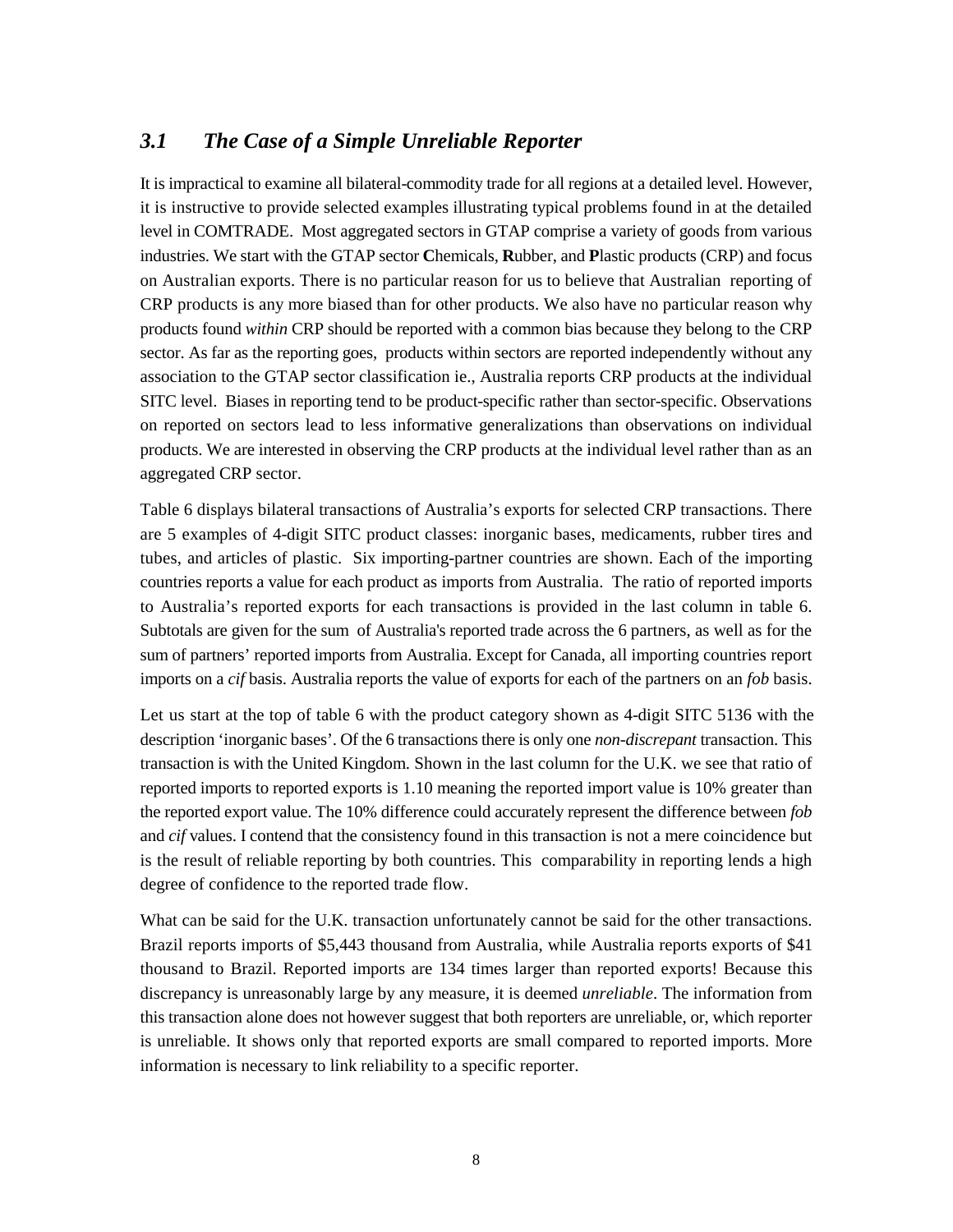|               |                    | <b>FAO</b> | <b>COMTRADE</b> | FAO/            |
|---------------|--------------------|------------|-----------------|-----------------|
|               | Commodity          | Value      | Value           | <b>COMTRADE</b> |
| Argentina     | Wheat              | 715,788    | 715,788         | 1.00            |
| Australia     | Wheat              | 1,161,310  | 1,081,292       | 1.07            |
| Canada        | Wheat              | 3,870,900  | 3,890,187       | 1.00            |
| France        | Wheat              | 3,302,000  | 3,290,320       | 1.00            |
| Germany       | Wheat              | 882,820    | 878,038         | 1.01            |
| <b>USA</b>    | Wheat              | 4,498,630  | 4,496,443       | 1.00            |
| Argentina     | Maize              | 636,604    | 636,604         | 1.00            |
| Australia     | Maize              | 2,256      | 2,799           | 0.81            |
| <b>Brazil</b> | Maize              | 515        | 515             | 1.00            |
| Canada        | Maize              | 51,484     | 52,083          | 0.99            |
| France        | Maize              | 1,910,610  | 1,907,133       | 1.00            |
| Germany       | Maize              | 79,454     | 79,034          | 1.01            |
| <b>USA</b>    | Maize              | 4,951,000  | 4,943,654       | 1.00            |
| Argentina     | <b>Bovine Meat</b> | 337,947    | 337,948         | 1.00            |
| Australia     | <b>Bovine Meat</b> | 2,128,280  | 2,165,235       | 0.98            |
| <b>Brazil</b> | <b>Bovine Meat</b> | 283,347    | 283,348         | 1.00            |
| Canada        | <b>Bovine Meat</b> | 305,202    | 304,834         | 1.00            |
| France        | <b>Bovine Meat</b> | 1,575,340  | 1,569,706       | 1.00            |
| Germany       | <b>Bovine Meat</b> | 1,657,600  | 1,661,473       | 1.00            |
| <b>USA</b>    | <b>Bovine Meat</b> | 2,000,550  | 1,998,102       | 1.00            |
| Honduras      | <b>Bananas</b>     | 286,500    | 292,828         | 0.98            |
| Ecuador       | <b>Bananas</b>     | 667,917    | 675,917         | 0.99            |
| Philippines   | <b>Bananas</b>     | 157,734    | 157,776         | 1.00            |

Table 3. Comparisons of FAO and COMTRADE of Major Agricultural Commodities For Major Exporters (value of trade in \$US thousand)  $\overline{\phantom{0}}$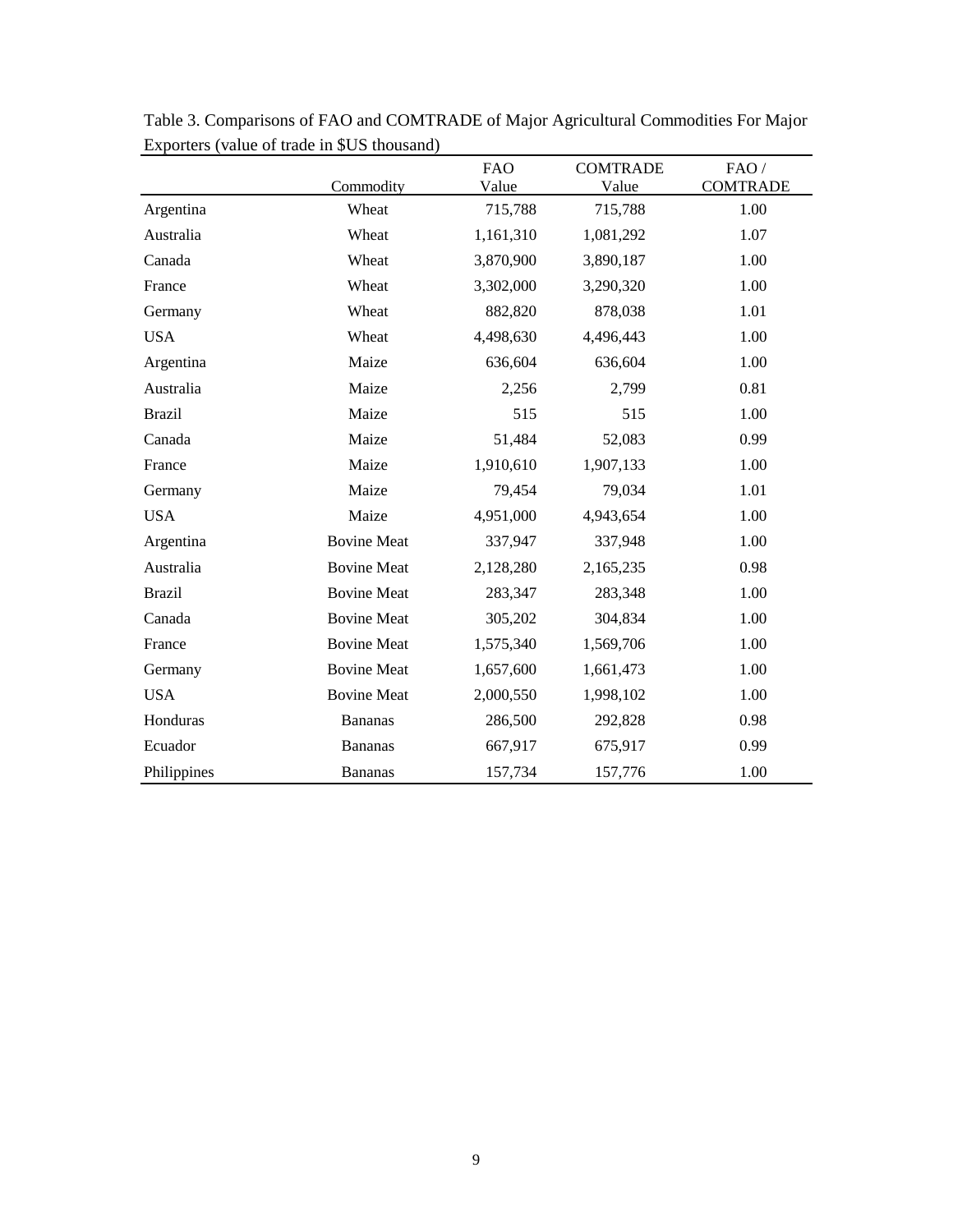| Country               | Commodity              | <b>FAO</b> | <b>COMTRADE</b> | FAO/<br><b>COMTRADE</b> |
|-----------------------|------------------------|------------|-----------------|-------------------------|
| Italy                 | Wheat                  | 1,650,900  | 1,647,552       | 1.00                    |
| China                 | Wheat                  | 1,503,730  | 1,503,725       | 1.00                    |
| Japan                 | Wheat                  | 1,176,970  | 1,175,282       | 1.00                    |
| <b>Brazil</b>         | Wheat                  | 617,553    | 390,313         | 0.63                    |
| Korea                 | Wheat                  | 543,690    | 543,690         | 1.00                    |
| <b>United Kingdom</b> | Wheat                  | 311,583    | 320,841         | 1.03                    |
| Germany               | Wheat                  | 271,069    | 270,676         | 1.00                    |
| <b>USA</b>            | Wheat                  | 200,107    | 200,107         | 1.00                    |
| Switzerland           | Wheat                  | 49,719     | 49,582          | 1.00                    |
| France                | Wheat                  | 40,363     | 40,009          | 0.99                    |
| Italy                 | <b>Bovine Meat</b>     | 2,220,580  | 2,209,268       | 0.99                    |
| Japan                 | <b>Bovine Meat</b>     | 2,090,520  | 2,087,533       | 1.00                    |
| <b>USA</b>            | <b>Bovine Meat</b>     | 1,889,160  | 1,889,160       | 1.00                    |
| Germany               | <b>Bovine Meat</b>     | 1,639,970  | 1,630,791       | 0.99                    |
| France                | <b>Bovine Meat</b>     | 1,631,590  | 1,623,397       | 1.00                    |
| United Kingdom        | <b>Bovine Meat</b>     | 666,560    | 677,813         | 1.02                    |
| Korea                 | <b>Bovine Meat</b>     | 477,830    | 477,830         | 1.00                    |
| <b>Brazil</b>         | <b>Bovine Meat</b>     | 120,818    | 120,831         | 1.00                    |
| Switzerland           | <b>Bovine Meat</b>     | 47,663     | 47,531          | 1.00                    |
| China                 | <b>Bovine Meat</b>     | 4,004      | 4,005           | 1.00                    |
| <b>USA</b>            | Coffee Green & Roasted | 1,746,570  | 1,746,732       | 1.00                    |
| Germany               | Coffee Green & Roasted | 1,309,680  | 1,302,885       | 0.99                    |
| France                | Coffee Green & Roasted | 543,326    | 541,362         | 1.00                    |
| Japan                 | Coffee Green & Roasted | 485,205    | 484,510         | 1.00                    |
| Italy                 | Coffee Green & Roasted | 376,931    | 375,462         | 1.00                    |
| <b>United Kingdom</b> | Coffee Green & Roasted | 204,305    | 203,742         | 1.00                    |
| Switzerland           | Coffee Green & Roasted | 135,099    | 134,724         | 1.00                    |
| Korea                 | Coffee Green & Roasted | 73,477     | 73,478          | 1.00                    |
| China                 | Coffee Green & Roasted | 4,824      | 5,766           | 1.20                    |
| <b>Brazil</b>         | Coffee Green & Roasted | 205        | 205             | 1.00                    |
| <b>USA</b>            | <b>Bananas</b>         | 1,280,000  | 1,342,057       | 1.05                    |
| Germany               | <b>Bananas</b>         | 784,325    | 783,017         | 1.00                    |
| Japan                 | <b>Bananas</b>         | 523,326    | 523,395         | 1.00                    |
| France                | <b>Bananas</b>         | 417,969    | 399,893         | 0.96                    |
| Untied Kingdom        | <b>Bananas</b>         | 417,781    | 415,994         | 1.00                    |
| Italy                 | <b>Bananas</b>         | 319,871    | 529,311         | 1.65                    |
| Korea                 | <b>Bananas</b>         | 80,811     | 80,811          | 1.00                    |
| Switzerland           | <b>Bananas</b>         | 66,053     | 65,870          | 1.00                    |
| China                 | <b>Bananas</b>         | 5,301      | 5,301           | 1.00                    |

Table 4. Comparisons of FAO and COMTRADE of Major Agricultural Commodities For Major Importing Countries (value of trade in \$US thousand)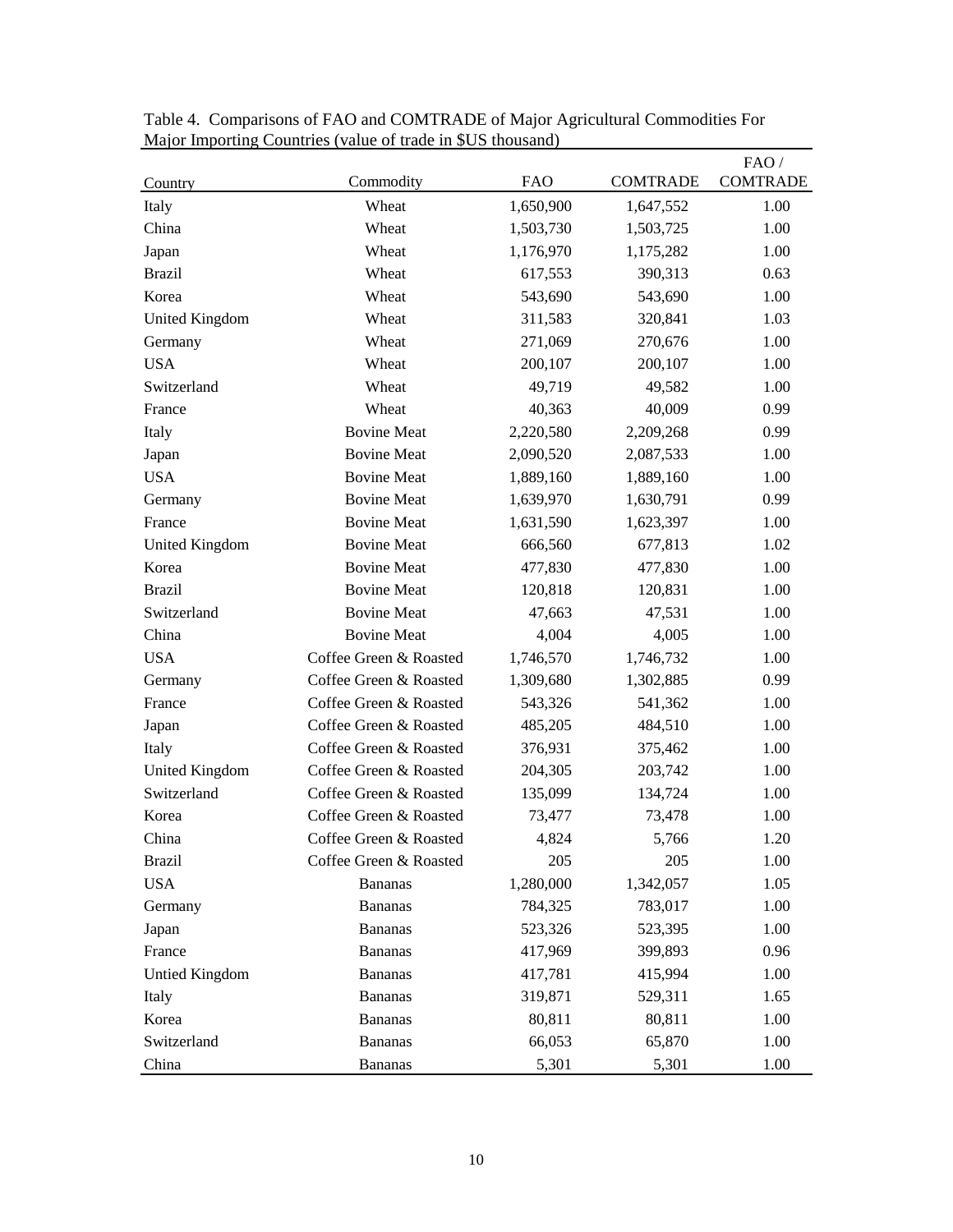| Exporter | Reported<br><b>By</b> | Reported By |                | China's Share<br>of | Total<br>Reported | <b>Exporter Total</b><br>With China | Percent<br><b>Difference</b> |
|----------|-----------------------|-------------|----------------|---------------------|-------------------|-------------------------------------|------------------------------|
|          | Exporter              |             | Imports/       | Partner Total       | By                | Reported                            | In Country                   |
|          |                       | China       | <b>Exports</b> |                     | Exporter          | <b>Bilateral</b>                    | Totals                       |
| Canada   | 1.020.897             | 847,553     | 0.83           | 26.2                | 3,890,187         | 3,666,780                           | $-5.7$                       |
| U.S.A.   | 272,951               | 447,412     | 1.64           | 6.1                 | 4.496.443         | 4.644.476                           | 3.3                          |
| France   | 77,570                | 170.195     | 2.19           | 2.4                 | 3,290,320         | 3,372,892                           | 2.5                          |
| Poland   | 1.943                 | 2.459       | 1.27           | 3.4                 | 57,837            | 58,208                              | 0.6                          |
| Other    | 41.542                | 36,106      | 0.87           | na                  | na                | na                                  | na                           |
| Total    | 1.414.903             | 1.503.725   | 1.06           | na                  | na                | na                                  | na                           |

Table 5. Country Reported Totals and Bilateral Trade: The Case of Chinese Wheat Imports (\$US thousand)

*Note:* Australia and Russian Federation are part of 'Other' which do not report bilateral wheat trade

Other transactions for inorganic bases show a pattern similar to the Brazilian case where the import value is much larger than Australia's export value. Canada, Germany, New Zealand, and the United States all report import values several times larger than Australia's export value. The largest trading partner, the United States, reports an import value of 73.7 times larger than Australia's export value. For all 6 importers shown in the subtotal, reported imports are 83.7 times larger than Australia's reported exports of inorganic bases. Is Australia an unreliable reporter ? The answer is still uncertain without further information.

The other examples of CRP categories include medicaments, pharmaceutical goods, rubber tires, and articles of plastic. Transactions involving these categories do not exhibit the same reporting pattern as inorganic bases. In fact, several transactions appear quite reliable. For medicaments, New Zealand's reported imports of \$76.1 million while Australia reported exports of \$64.2. million giving a 1.2 ratio of imports to exports . All other transactions involving New Zealand, other than inorganic bases, appear to be more reliable.

The reporting of other transactions is rather mixed. Australia reports export values substantially higher than Germany's import values for medicaments and pharmaceutical goods. But Australia reports values only slightly less for rubber and articles of plastic than does Germany. For US imports of medicaments, Australia reports \$25,530 thousand, which is broadly consistent with the US report of \$23,776. For US imports of articles of plastic, Australia reports \$4,448, while the US also reports \$4,448 -- an exact match. For the entire aggregated CRP sector (includes 2,873 transactions), Australia's partners reported an import value that is twice the value of what Australia reports as exports to these partners. Does this mean Australia an unreliable reporter ? The information shown here for Australian reported exports of CRP is inconclusive. There are several examples of apparently accurate transactions. And, we cannot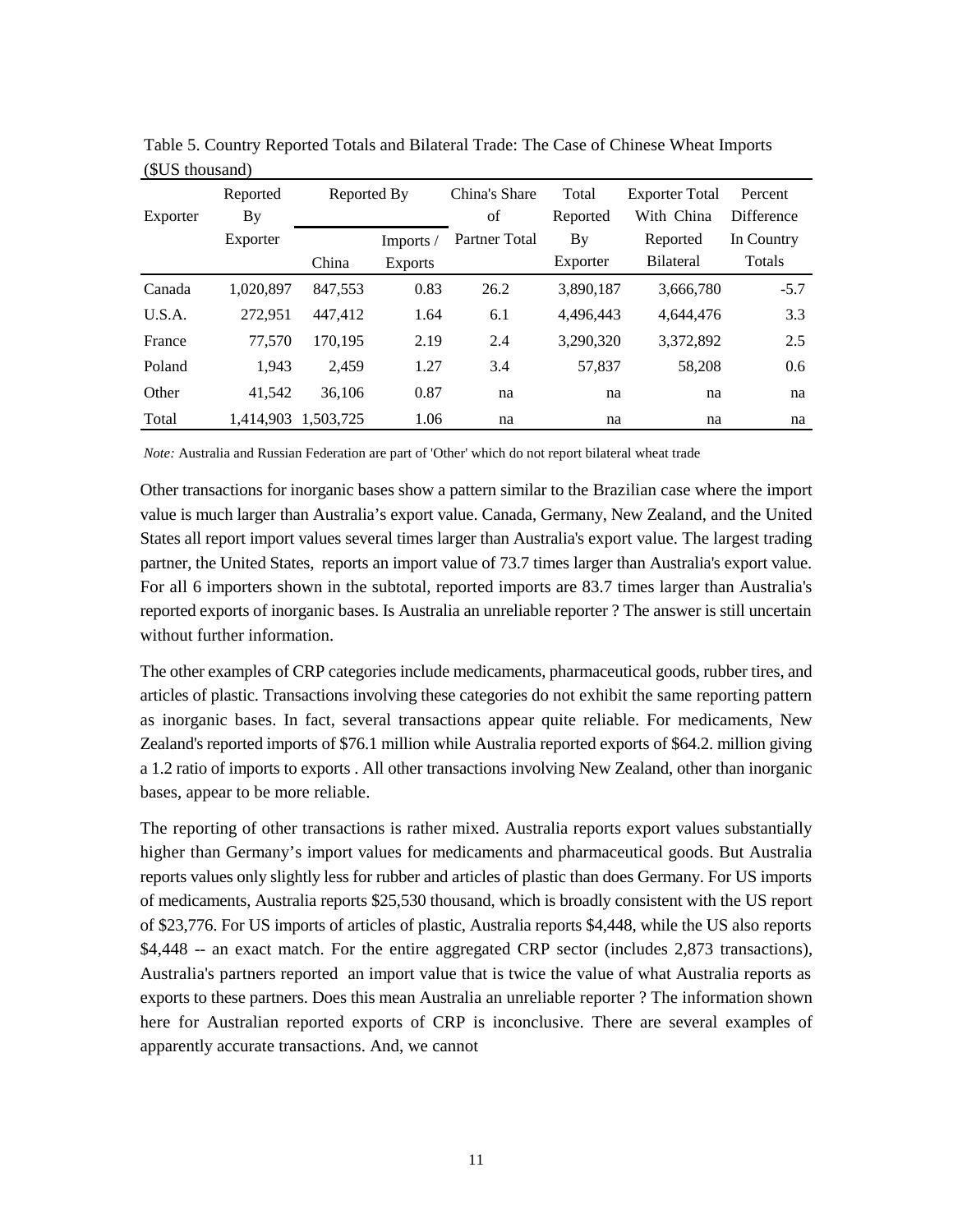| Commodity<br>Codes | Commodity<br>Description    | Importing<br>Country  | Reported by<br>Importer | Reported by<br>Australia | Imports<br>/Exports |
|--------------------|-----------------------------|-----------------------|-------------------------|--------------------------|---------------------|
| <b>SITC 5136</b>   | <b>Inorganic Bases</b>      | <b>Brazil</b>         | 5,443                   | 41                       | 134.1               |
| <b>SITC 5136</b>   | <b>Inorganic Bases</b>      | Canada                | 192,499                 | 1,070                    | 179.9               |
| <b>SITC 5136</b>   | <b>Inorganic Bases</b>      | Germany               | 38,875                  | 27                       | 1425.0              |
| <b>SITC 5136</b>   | <b>Inorganic Bases</b>      | New Zealand           | 107,427                 | 461                      | 232.8               |
| <b>SITC 5136</b>   | <b>Inorganic Bases</b>      | <b>United Kingdom</b> | 1,639                   | 1,506                    | 1.1                 |
| <b>SITC 5136</b>   | <b>Inorganic Bases</b>      | <b>United States</b>  | 637,489                 | 8,649                    | 73.7                |
|                    |                             |                       |                         |                          |                     |
|                    |                             | Subtotal              | 983,371                 | 11,755                   | 83.7                |
| <b>SITC 5417</b>   | Medicaments                 | <b>Brazil</b>         | na.                     | 15                       | 0.0                 |
| <b>SITC 5417</b>   | Medicaments                 | Canada                | 8,746                   | 7,903                    | 1.1                 |
| <b>SITC 5417</b>   | Medicaments                 | Germany               | 127                     | 863                      | 0.1                 |
| <b>SITC 5417</b>   | Medicaments                 | New Zealand           | 76,184                  | 64,201                   | 1.2                 |
| <b>SITC 5417</b>   | Medicaments                 | <b>United Kingdom</b> | 23,776                  | 25,530                   | 0.9                 |
| <b>SITC 5417</b>   | Medicaments                 | <b>United States</b>  | 2,964                   | 4,241                    | 0.7                 |
|                    |                             |                       |                         |                          |                     |
|                    |                             | Subtotal              | 111,796                 | 102,753                  | 1.1                 |
| <b>SITC 5419</b>   | <b>Pharmaceutical Goods</b> | Canada                | 540                     | 246                      | 2.2                 |
| <b>SITC 5419</b>   | <b>Pharmaceutical Goods</b> | Germany               | 393                     | 1,080                    | 0.4                 |
| <b>SITC 5419</b>   | <b>Pharmaceutical Goods</b> | New Zealand           | 4,343                   | 3,724                    | 1.2                 |
| <b>SITC 5419</b>   | <b>Pharmaceutical Goods</b> | <b>United Kingdom</b> | 616                     | 1,201                    | 0.5                 |
| <b>SITC 5419</b>   | <b>Pharmaceutical Goods</b> | <b>United States</b>  | 1,316                   | 3,490                    | 0.4                 |
|                    |                             |                       |                         |                          |                     |
|                    |                             | Subtotal              | 7,208                   | 9,742                    | 0.7                 |
|                    |                             |                       |                         |                          |                     |
| <b>SITC 6291</b>   | <b>Rubber Tires, Tubes</b>  | Canada                | 15                      | 9                        | 1.6                 |
| <b>SITC 6291</b>   | <b>Rubber Tires, Tubes</b>  | Germany               | 468                     | 359                      | 1.3                 |
| <b>SITC 6291</b>   | Rubber Tires, Tubes         | New Zealand           | 9,880                   | 8,718                    | 1.1                 |
| <b>SITC 6291</b>   | Rubber Tires, Tubes         | <b>United Kingdom</b> | 2,580                   | 2,727                    | 0.9                 |
| <b>SITC 6291</b>   | Rubber Tires, Tubes         | <b>United States</b>  | 4,010                   | 4,488                    | 0.9                 |
|                    |                             |                       |                         |                          |                     |
|                    |                             | Subtotal              | 16,954                  | 16,301                   | 1.0                 |
| <b>SITC 8930</b>   | Articles of Plastic         | <b>Brazil</b>         | 19                      | 12                       | 1.6                 |
| <b>SITC 8930</b>   | Articles of Plastic         | Canada                | 581                     | 724                      | 0.8                 |
| <b>SITC 8930</b>   | Articles of Plastic         | Germany               | 1,017                   | 680                      | 1.5                 |
| <b>SITC 8930</b>   | Articles of Plastic         | New Zealand           | 38,491                  | 34,868                   | 1.1                 |
| <b>SITC 8930</b>   | <b>Articles of Plastic</b>  | United Kingdom        | 8,452                   | 8,734                    | 1.0                 |
| <b>SITC 8930</b>   | Articles of Plastic         | <b>United States</b>  | 4,448                   | 4,448                    | 1.0                 |
|                    |                             |                       |                         |                          |                     |
|                    |                             | Subtotal              | 53,007                  | 49,467                   | 1.1                 |
| GTAP 24            | Chem., Rubb., & Plast.      | World                 | 2,853,485               | 1,475,079                | 1.9                 |

Table 6. Selected Examples of Reported Trade for Chemicals, Rubber, and Plastics : The Case of Australia's Exports (\$US thousand)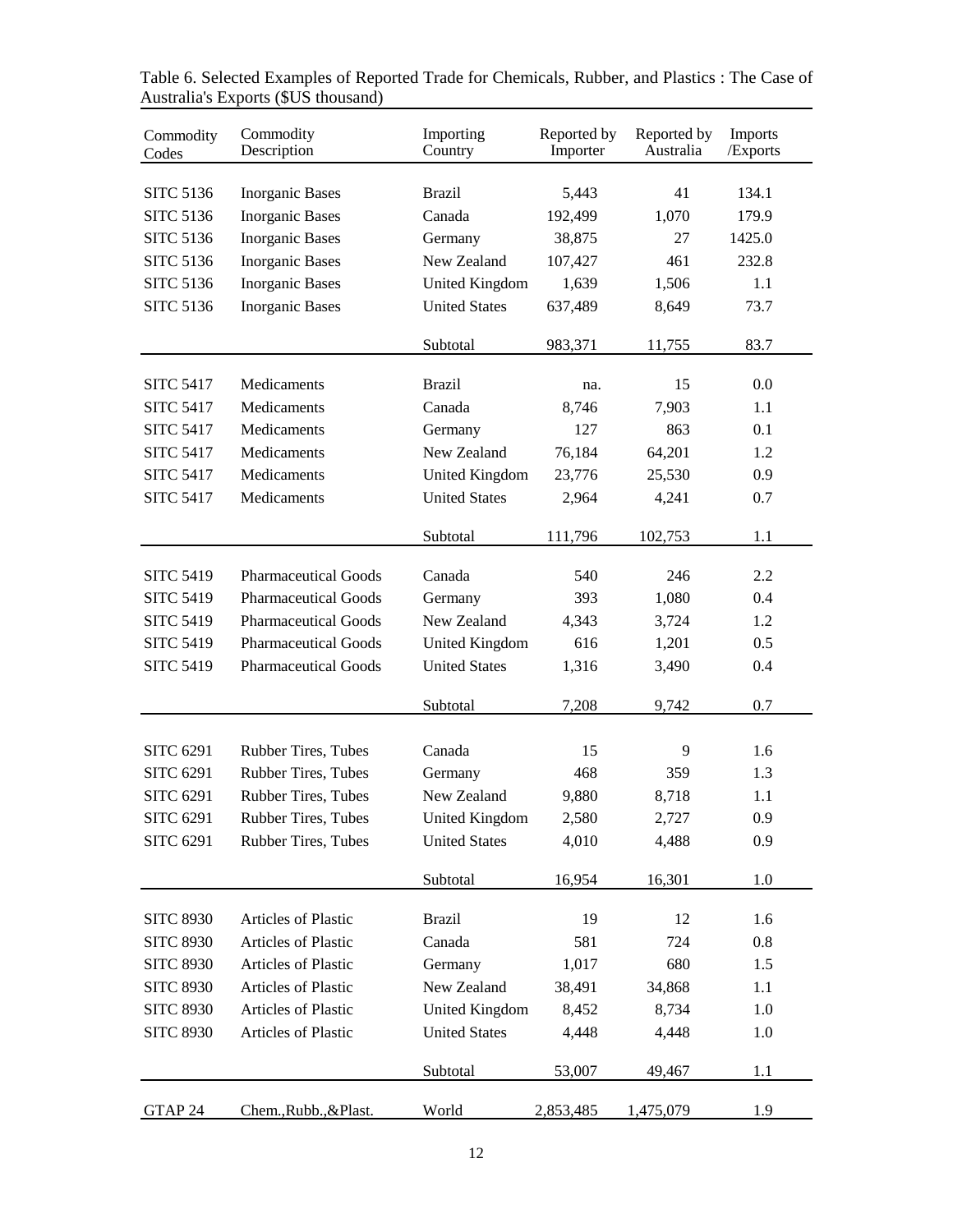| Commodity        | Commodity                   | Importing            | Reported by | Reported by World | Imports /      |
|------------------|-----------------------------|----------------------|-------------|-------------------|----------------|
| Codes            | Description                 | Country              | Importer    | excl. Australia   | <b>Exports</b> |
| <b>SITC 5136</b> | <b>Inorganic Bases</b>      | Canada               | 259270      | 261224            | 1.0            |
| <b>SITC 5136</b> | <b>Inorganic Bases</b>      | Germany              | 342932      | 214097            | 1.6            |
| <b>SITC 5136</b> | <b>Inorganic Bases</b>      | New Zealand          | 12211       | 9966              | 1.2            |
| <b>SITC 5136</b> | <b>Inorganic Bases</b>      | United               | 103320      | 209293            | 0.5            |
| <b>SITC 5136</b> | <b>Inorganic Bases</b>      | <b>United States</b> | 861230      | 761874            | 1.1            |
|                  |                             |                      |             |                   |                |
|                  |                             | Subtotal             | 1707558     | 1566481           | 1.1            |
| <b>SITC 5417</b> | Medicaments                 | <b>Brazil</b>        | 113476      | 112648            | 1.0            |
| <b>SITC 5417</b> | Medicaments                 | Canada               | 855317      | 812304            | 1.1            |
| <b>SITC 5417</b> | Medicaments                 | Germany              | 2810298     | 2775369           | 1.0            |
| <b>SITC 5417</b> | Medicaments                 | New Zealand          | 150462      | 98775             | 1.5            |
| <b>SITC 5417</b> | Medicaments                 | United               | 1967038     | 1818117           | 1.1            |
| <b>SITC 5417</b> | Medicaments                 | <b>United States</b> | 1777985     | 1855452           | 1.0            |
|                  |                             |                      |             |                   |                |
|                  |                             | Subtotal             | 7674576     | 7472665           | 1.0            |
| <b>SITC 5419</b> | <b>Pharmaceutical Goods</b> | <b>Brazil</b>        | 11324       | 13765             | 0.8            |
| <b>SITC 5419</b> | <b>Pharmaceutical Goods</b> | Canada               | 110150      | 126213            | 0.9            |
| <b>SITC 5419</b> | <b>Pharmaceutical Goods</b> | Germany              | 429500      | 453121            | 0.9            |
| <b>SITC 5419</b> | <b>Pharmaceutical Goods</b> | New Zealand          | 14597       | 15504             | 0.9            |
| <b>SITC 5419</b> | <b>Pharmaceutical Goods</b> | United               | 203093      | 231341            | 0.9            |
| <b>SITC 5419</b> | <b>Pharmaceutical Goods</b> | <b>United States</b> | 333598      | 321226            | 1.0            |
|                  |                             |                      |             |                   |                |
|                  |                             | Subtotal             | 1102263     | 1161169           | 0.9            |
| <b>SITC 6291</b> | Rubber Tyres, Tubes         | <b>Brazil</b>        | 25258       | 21735             | 1.2            |
| <b>SITC 6291</b> | Rubber Tyres, Tubes         | Canada               | 775300      | 787082            | 1.0            |
| <b>SITC 6291</b> | Rubber Tyres, Tubes         | Germany              | 2455113     | 2365530           | 1.0            |
| <b>SITC 6291</b> | Rubber Tyres, Tubes         | New Zealand          | 41559       | 34304             | 1.2            |
| <b>SITC 6291</b> | Rubber Tyres, Tubes         | United               | 1128570     | 1044123           | 1.1            |
| <b>SITC 6291</b> | Rubber Tyres, Tubes         | <b>United States</b> | 2484929     | 2351559           | 1.1            |
|                  |                             |                      |             |                   |                |
|                  |                             | Subtotal             | 6910730     | 6604333           | 1.0            |
| <b>SITC 8930</b> | Articles of Plastic         | <b>Brazil</b>        | 97075       | 63066             | 1.5            |
| <b>SITC 8930</b> | Articles of Plastic         | Canada               | 1136053     | 1127425           | 1.0            |
| <b>SITC 8930</b> | <b>Articles of Plastic</b>  | Germany              | 4248353     | 3965656           | 1.1            |
| <b>SITC 8930</b> | <b>Articles of Plastic</b>  | New Zealand          | 72612       | 45579             | 1.6            |
| <b>SITC 8930</b> | Articles of Plastic         | United               | 2502667     | 2126550           | 1.2            |
| <b>SITC 8930</b> | Articles of Plastic         | <b>United States</b> | 3492439     | 2943766           | 1.2            |
|                  |                             |                      | 11549199    | 10272042          | 1.1            |
|                  |                             | Subtotal             |             |                   |                |

Table 7. Selected Examples of Reported Trade for Chemicals, Rubber, Plastics: Importers Trade with the World excluding Australia (\$US thousand)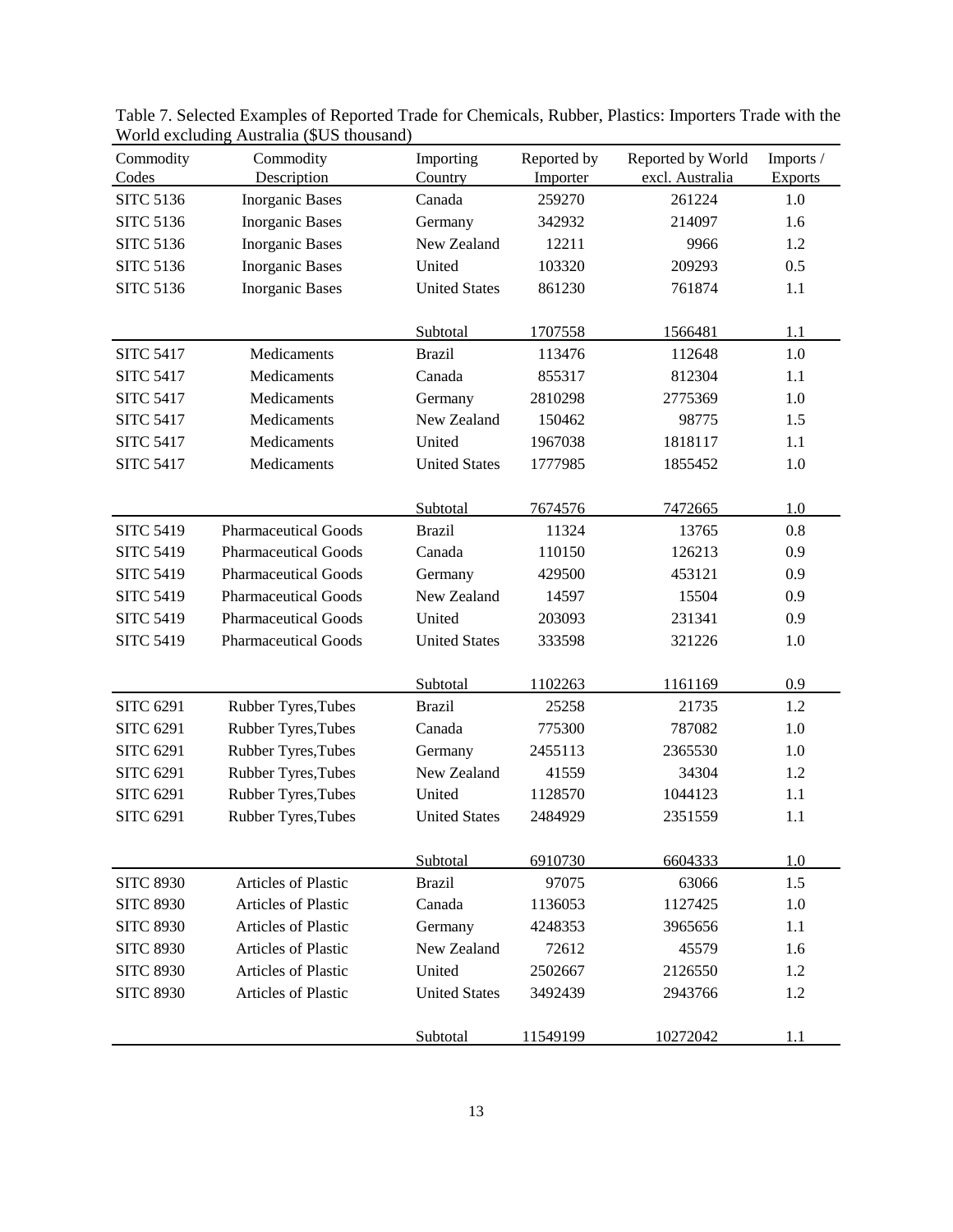generalize and say Australia systematically under-reports its exports f CRP. There are cases where reported exports were significantly higher than reported imports.

The most obvious problem for Australian reported trade is in the reporting of inorganic bases which happens to be a large component of CRP exports for Australia. But from what was observed in the data we can only say there is probable cause to *suspect* that Australia severely and systematically under- reports exports inorganic bases. We therefore must investigate further before reaching a firm conclusion.

A key question is whether the reporting problem lies with Australia or with her trading partners. Perhaps these importers are systematically over-reporting ? That assertion can be challenged. To do this we examine exports of the same products to the same importers but exclude Australia as an exporter from the aggregated partner. Table 7 shows reports data in a similar format to that in table 6. The exporter comprises all non-Australian exporters. We do not observe large discrepancies for inorganic bases as we did in table 6. Brazil reports imports of \$128,596 thousand and the aggregate exporter reports \$110,027 thousand giving a ratio of reported import to reported exports of 1.2 . This ratio does not indicate systematic over-reporting by Brazil. The US, which reported an import value 74 times greater than Australia's export value, reports imports only 10 percent greater than reported exports from its aggregate partner. Importers together report a value only 10% greater than the non-Australian exporters, as shown in the subtotal for inorganic bases.

We view the all the above information as evidence that Australia systematically and severely underreports exports of inorganic bases. The precise reason why Australia reports the way it does is not known, nor is it necessary to know this for the purposes at hand. Throughout the COMTRADE database there are numerous examples of this sort. Some transactions have extreme discrepancies and some have less extreme discrepancies, and some are non-discrepant transactions.

#### *3.2 The Role of Transport Costs*

Part of the problem in evaluating reported trade is knowing when there is a "problem," and when there isn't. We now turn to another GTAP sector and country reporter. For this case we focus on the GTAP sector **N**on-**G**rain **C**rops (NGC). Like the CRP sector, NGC contains a variety of SITC categories. Five selected 4-digit SITC commodities belonging to the NGC sector are examined. These include bananas, fresh fruit n.e.s., manila fibre, live plants, and vegetable matter n.e.s. We focus here on Philippine exports of NGC.

Table 8 displays the reported values of NGC imports and the Philippine-reported value of exports. For almost all transactions in Table 8, the import value is greater than the export value. Looking at the subtotals by commodity, for bananas the import value is 3.1 times greater than the export value, and for fresh fruit it is twice as large. These values seem high for transport margins. For other NGC commodities, the import value is less than 20% greater the reported export value, which seems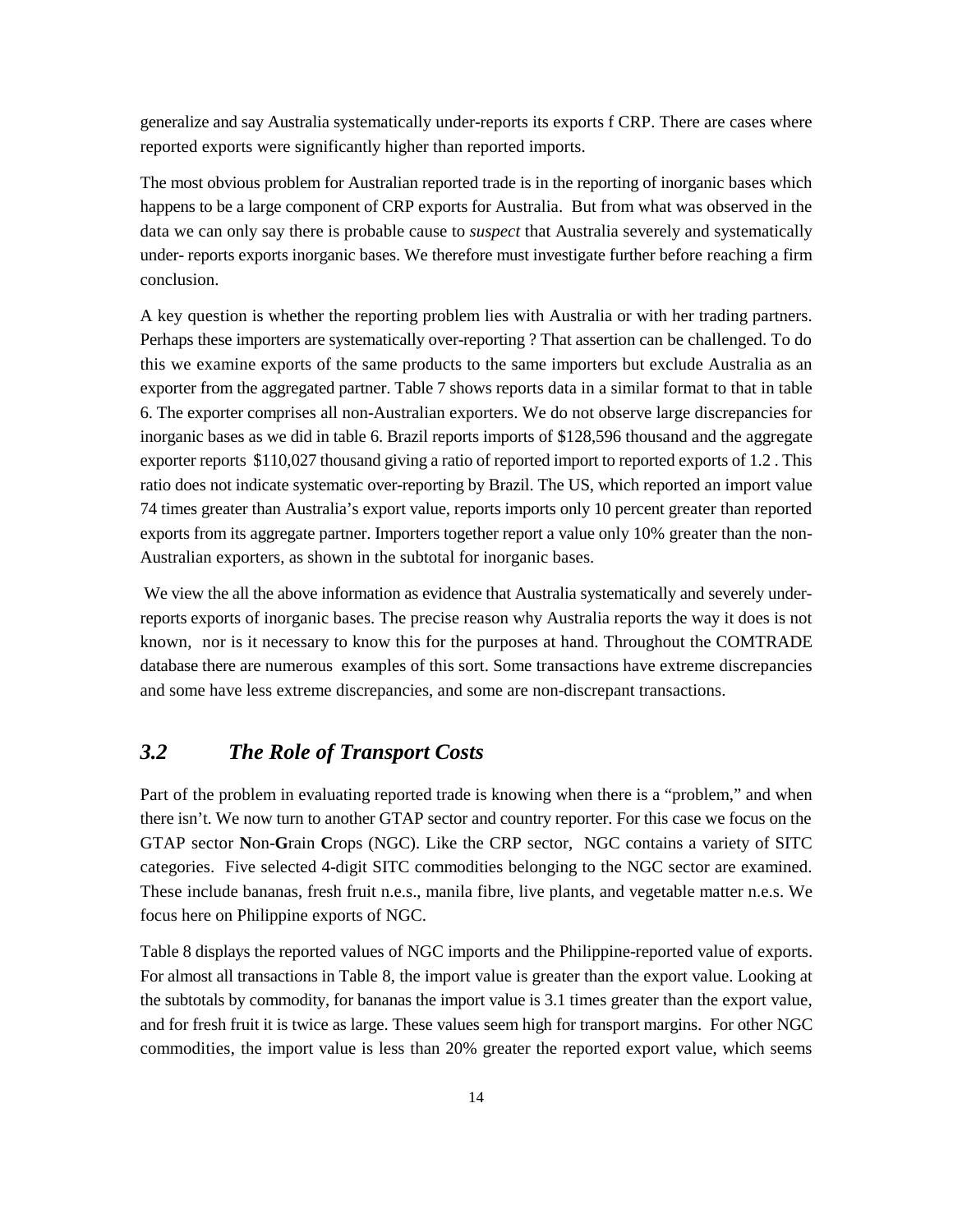acceptable. As was the case with Australian exports, it appears that there could be a problem of systematic under-reporting of exports. But what is different here is that the discrepancies are less severe and more uniform than for the case of Australian exports of inorganic bases. Despite that reported imports are 2-3 times larger than reported exports, the uniformity in the discrepancy is curious.

It is commonly known that fresh fruit, and in particular bananas, are typically more *bulky* ie., the price per unit of weight or volume is comparatively low. These products are also highly perishable. For such commodities transportation costs adds a proportionately higher value to the *fob* export value than it does for other nonbulk goods. Transportation cost can sometimes help explain discrepancies between the *cif* value and the *fob* value. It is instructive to examine transportation cost in some detail to gain a better understanding of what is represented in reported trade values.

A comprehensive examination of transport cost requires data on reported values, quantities , and unit values. Table 9 provides this data. We focus on Philippine banana exports to Japan and Korea. In order to gain a better perspective of the role of transportation cost over time, we examine a 10- year time-series (1985-1994). Table 9 contains four columns of reported trade data. The first column is the reported quantity in metric tons (MT) reported by the importer. The second column is the reported quantity in metric tons reported by the Philippines. The third and fourth columns contain the value reported by the importer and the value reported by the Philippines, respectively.

The fifth column in table 9 is the ratio of the quantity of reported imports to reported exports. What is clear from this ratio is that reported trade of the quantity of bananas for the is consistent for the most part. There is no evidence of the Philippines under-reporting banana exports. On average, the Philippines reports a higher export quantity than the importers. A slightly higher quantity of exports over import quantity is typically for fresh fruits given that some spoilage occurs in transit.

The sixth column in table 9 shows the ratio of the reported value of imports to exports. In 1994, Korea reported twice the *value* of bananas reported by Philippines, while reporting exactly the same *quantity* of bananas as the Philippines. How can this be explained? Transportation cost is a major factor here. It is explained by the difference between the export unit-value reported by the Philippines and the import unit-value reported by Korea. Import and export unit values are shown in the seventh and eighth columns of table 9. The ratio of the import unit-value to the export unitvalue is given in the tenth column in table 9. The difference between the import and export unitvalue is the unit-transportation cost. In 1994, the unit-transportation cost was \$174/MT was for shipping bananas from the Philippines to Korea. There were 117.8 thousand metric tons shipped giving a transportation cost of \$20,440 thousand. This explains the difference in the *cif* and *fob* reported values.

The discrepancy in the reported value of bananas varies by the ratio of unit-value of imports to unitvalue of exports. For Korea the largest discrepancy was in 1985 with import/export value of 4.10 (sixth column) this corresponds to the largest unit-price ratio of 4.55 (ninth column). For Japan, the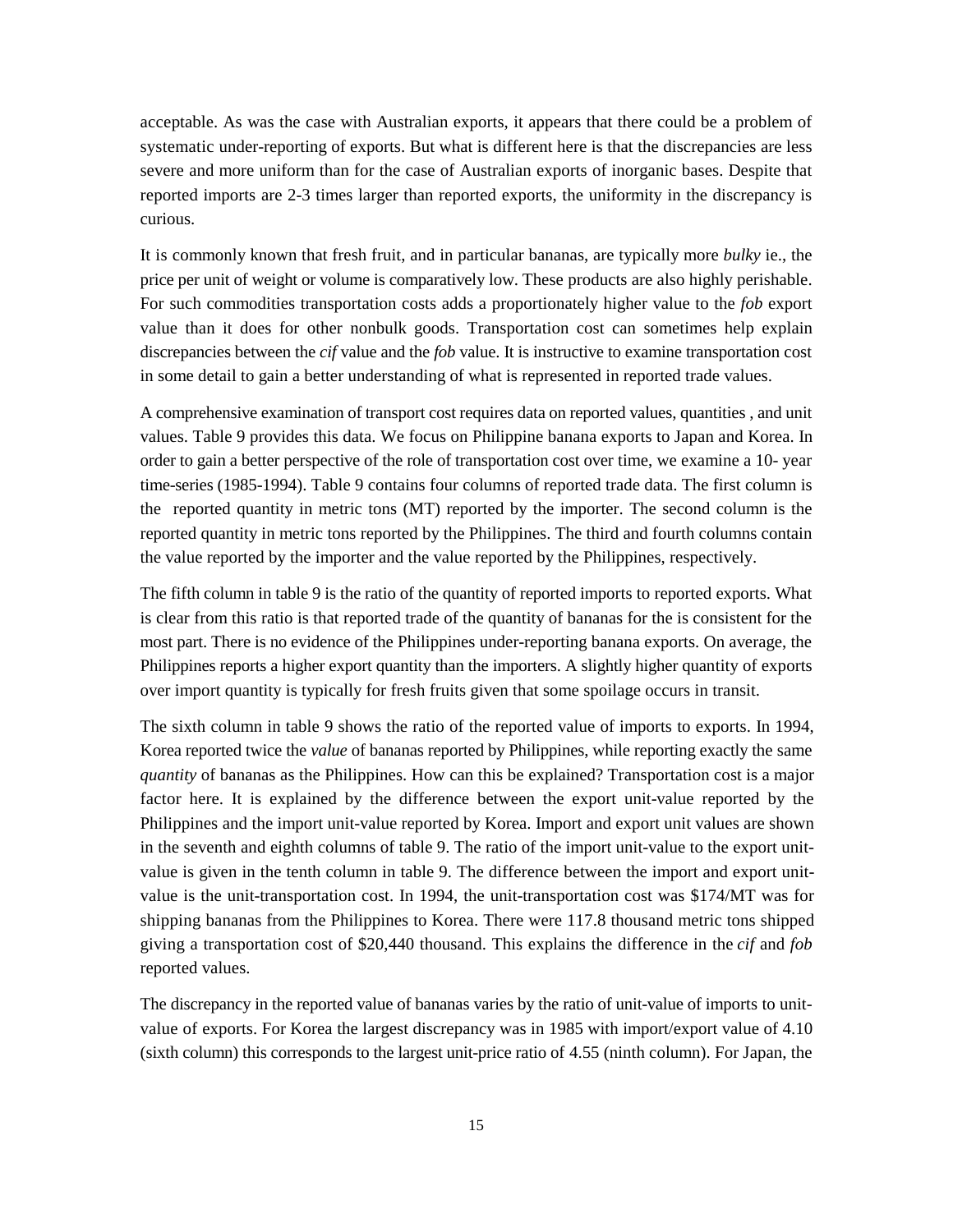| Commodity<br>Codes | Commodity<br>Description                             | Importing<br>Country | Reported by<br>Importer | Reported by<br>the Philippines | Imports /<br><b>Exports</b> |
|--------------------|------------------------------------------------------|----------------------|-------------------------|--------------------------------|-----------------------------|
|                    |                                                      |                      |                         |                                |                             |
| <b>SITC 0513</b>   | Bananas, Plantains, Fresh                            | Japan                | 364,428                 | 115,126                        | 3.17                        |
| <b>SITC 0513</b>   | Bananas, Plantains, Fresh                            | Korea                | 38,195                  | 14,049                         | 2.72                        |
| <b>SITC 0513</b>   | Bananas, Plantains, Fresh                            | Singapore            | 961                     | 475                            | 2.02                        |
| <b>SITC 0513</b>   | Bananas, Plantains, Fresh                            | <b>United States</b> | 942                     | 39                             | 24.18                       |
|                    |                                                      |                      |                         |                                |                             |
|                    |                                                      | Subtotal             | 404,526                 | 129,690                        | 3.12                        |
|                    |                                                      |                      |                         |                                |                             |
| <b>SITC 0519</b>   | Fresh Fruit nes.                                     | Japan                | 71,730                  | 36,154                         | 1.98                        |
| <b>SITC 0519</b>   | Fresh Fruit nes.                                     | Korea                | 2,145                   | 694                            | 3.09                        |
| <b>SITC 0519</b>   | Fresh Fruit nes.                                     | Singapore            | 1,570                   | 1,327                          | 1.18                        |
| <b>SITC 0519</b>   | Fresh Fruit nes.                                     | <b>United States</b> | 544                     | 571                            | 0.95                        |
|                    |                                                      |                      |                         |                                |                             |
|                    |                                                      | Subtotal             | 75,989                  | 38,747                         | 1.96                        |
|                    |                                                      |                      |                         |                                |                             |
| <b>SITC 2655</b>   | Manila Fibre                                         | Indonesia            | 129                     | 149                            | 0.86                        |
| <b>SITC 2655</b>   | Manila Fibre                                         | Japan                | 4,059                   | 3,250                          | 1.25                        |
| <b>SITC 2655</b>   | Manila Fibre                                         | Korea                | 271                     | 226                            | 1.19                        |
| <b>SITC 2655</b>   | Manila Fibre                                         | <b>United States</b> | 8,390                   | 7,137                          | 1.18                        |
|                    |                                                      |                      |                         |                                |                             |
|                    |                                                      | Subtotal             | 12,849                  | 10,763                         | 1.19                        |
| <b>SITC 2926</b>   |                                                      |                      | 178                     | 170                            | 1.05                        |
| <b>SITC 2926</b>   | Live Plants, Bulbs, etc.<br>Live Plants, Bulbs, etc. | Japan<br>Korea       | 193                     | 149                            | 1.30                        |
| <b>SITC 2926</b>   | Live Plants, Bulbs, etc.                             | Singapore            | 3                       | $\mathbf{1}$                   | 2.43                        |
| <b>SITC 2926</b>   | Live Plants, Bulbs, etc.                             | <b>United States</b> | 13                      | 11                             | 1.20                        |
|                    |                                                      |                      |                         |                                |                             |
|                    |                                                      | Subtotal             | 388                     | 331                            | 1.17                        |
|                    |                                                      |                      |                         |                                |                             |
| <b>SITC 2929</b>   | Vegetable Matter nes.                                | Indonesia            | 117                     | 95                             | 1.23                        |
| <b>SITC 2929</b>   | Vegetable Matter nes.                                | Japan                | 3,608                   | 3,028                          | 1.19                        |
| <b>SITC 2929</b>   | Vegetable Matter nes.                                | Korea                | 3,247                   | 2,105                          | 1.54                        |
| <b>SITC 2929</b>   | Vegetable Matter nes.                                | Singapore            | 275                     | 232                            | 1.19                        |
| <b>SITC 2929</b>   | Vegetable Matter nes.                                | <b>United States</b> | 6,065                   | 5,991                          | 1.01                        |
|                    |                                                      |                      |                         |                                |                             |
|                    |                                                      | Subtotal             | 13,311                  | 11,450                         | 1.16                        |
|                    |                                                      |                      |                         |                                |                             |
| GTAP 4             | Non-Grain Crops                                      | World                | 746,180                 | 409,022                        | 1.82                        |

Table 8. Selected Examples of Reported Trade for Non-Grain Crops: The Case of Philippine Exports (\$US thousand)

The Philippines exports to the world for non-grain crops includes a total of 531 transactions.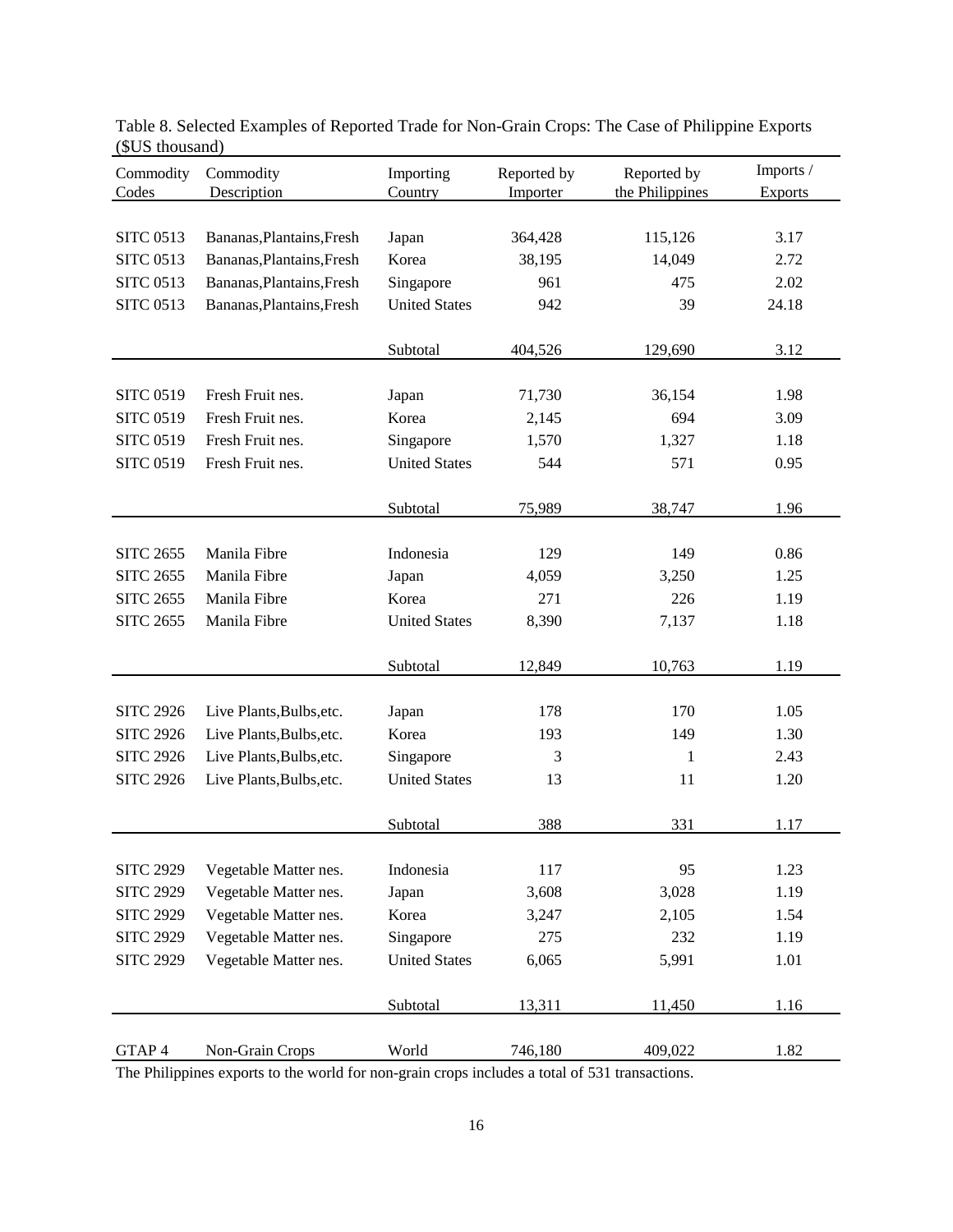| Year | Importing<br>Country | Reported By<br>the Importer | Reported by<br>the Phillippines | Reported By<br>the Importer | Reported by<br>the Phillippines | Quantity of<br><b>Imports</b><br>/Exports | Value of<br>Imports/<br><b>Exports</b> | Import<br>Unit Value         | Export<br>Unit Value         | Imp.Unit Value/<br>Exp. Unit Value |
|------|----------------------|-----------------------------|---------------------------------|-----------------------------|---------------------------------|-------------------------------------------|----------------------------------------|------------------------------|------------------------------|------------------------------------|
|      |                      | metric tons                 | metric tons                     | <b>\$US 1000</b>            | <b>\$US 1000</b>                | ratio                                     | ratio                                  | \$ US 1000<br>per metric ton | \$ US 1000<br>per metric ton | ratio                              |
|      |                      |                             |                                 |                             |                                 |                                           |                                        |                              |                              |                                    |
| 1994 | Korea                | 117,559                     | 117,825                         | 40,711                      | 20,279                          | 1.00                                      | 2.01                                   | 0.35                         | 0.17                         | 2.01                               |
| 1993 | Korea                | 110,361                     | 105,068                         | 42,682                      | 19,715                          | 1.05                                      | 2.16                                   | 0.39                         | 0.19                         | 2.06                               |
| 1992 | Korea                | 76,676                      | 72,617                          | 38,195                      | 14,049                          | 1.06                                      | 2.72                                   | 0.50                         | 0.19                         | 2.57                               |
| 1991 | Korea                | 129,500                     | 126,267                         | 88,058                      | 23,850                          | 1.03                                      | 3.69                                   | 0.68                         | 0.19                         | 3.60                               |
| 1990 | Korea                | 7,004                       | 10,046                          | 5,420                       | 2,464                           | 0.70                                      | 2.20                                   | 0.77                         | 0.25                         | 3.16                               |
| 1989 | Korea                | 1,043                       | 1,013                           | 663                         | 165                             | 1.03                                      | 4.02                                   | 0.64                         | 0.16                         | 3.90                               |
| 1988 | Korea                | 3,307                       | 3,397                           | 2,132                       | 1,261                           | 0.97                                      | 1.69                                   | 0.64                         | 0.37                         | 1.74                               |
| 1987 | Korea                | 3,290                       | 3,370                           | 1,899                       | 1,097                           | 0.98                                      | 1.73                                   | 0.58                         | 0.33                         | 1.77                               |
| 1986 | Korea                | 904                         | 947                             | 576                         | 142                             | 0.95                                      | 4.05                                   | 0.64                         | 0.15                         | 4.24                               |
| 1985 | Korea                | 757                         | 839                             | 482                         | 118                             | 0.90                                      | 4.10                                   | 0.64                         | 0.14                         | 4.55                               |
| 1994 | Japan                | 684,608                     | 768,813                         | 289,148                     | 148,652                         | 0.89                                      | 1.95                                   | 0.42                         | 0.19                         | 2.18                               |
| 1993 | Japan                | 668,840                     | 745,384                         | 331,933                     | 148,924                         | 0.90                                      | 2.23                                   | 0.50                         | 0.20                         | 2.48                               |
| 1992 | Japan                | 546,670                     | 589,126                         | 364,428                     | 115,126                         | 0.93                                      | 3.17                                   | 0.67                         | 0.20                         | 3.41                               |
| 1991 | Japan                | 586,856                     | 661,048                         | 328,300                     | 119,453                         | 0.89                                      | 2.75                                   | 0.56                         | 0.18                         | 3.10                               |
| 1990 | Japan                | 585,224                     | 622,819                         | 311,083                     | 110,675                         | 0.94                                      | 2.81                                   | 0.53                         | 0.18                         | 2.99                               |
| 1989 | Japan                | 620,477                     | 654,991                         | 341,613                     | 112,369                         | 0.95                                      | 3.04                                   | 0.55                         | 0.17                         | 3.21                               |
| 1988 | Japan                | 600,352                     | 639,059                         | 340,058                     | 106,815                         | 0.94                                      | 3.18                                   | 0.57                         | 0.17                         | 3.39                               |
| 1987 | Japan                | 569,976                     | 603,407                         | 263,544                     | 93,876                          | 0.94                                      | 2.81                                   | 0.46                         | 0.16                         | 2.97                               |
| 1986 | Japan                | 620,488                     | 647,635                         | 308,071                     | 97,742                          | 0.96                                      | 3.15                                   | 0.50                         | 0.15                         | 3.29                               |
| 1985 | Japan                | 559,739                     | 598,008                         | 247,436                     | 85,713                          | 0.94                                      | 2.89                                   | 0.44                         | 0.14                         | 3.08                               |

Table 9. Selected Examples of Reported Values and Quantities From 1985 to 1994 : The Case of Philippine Banana Exports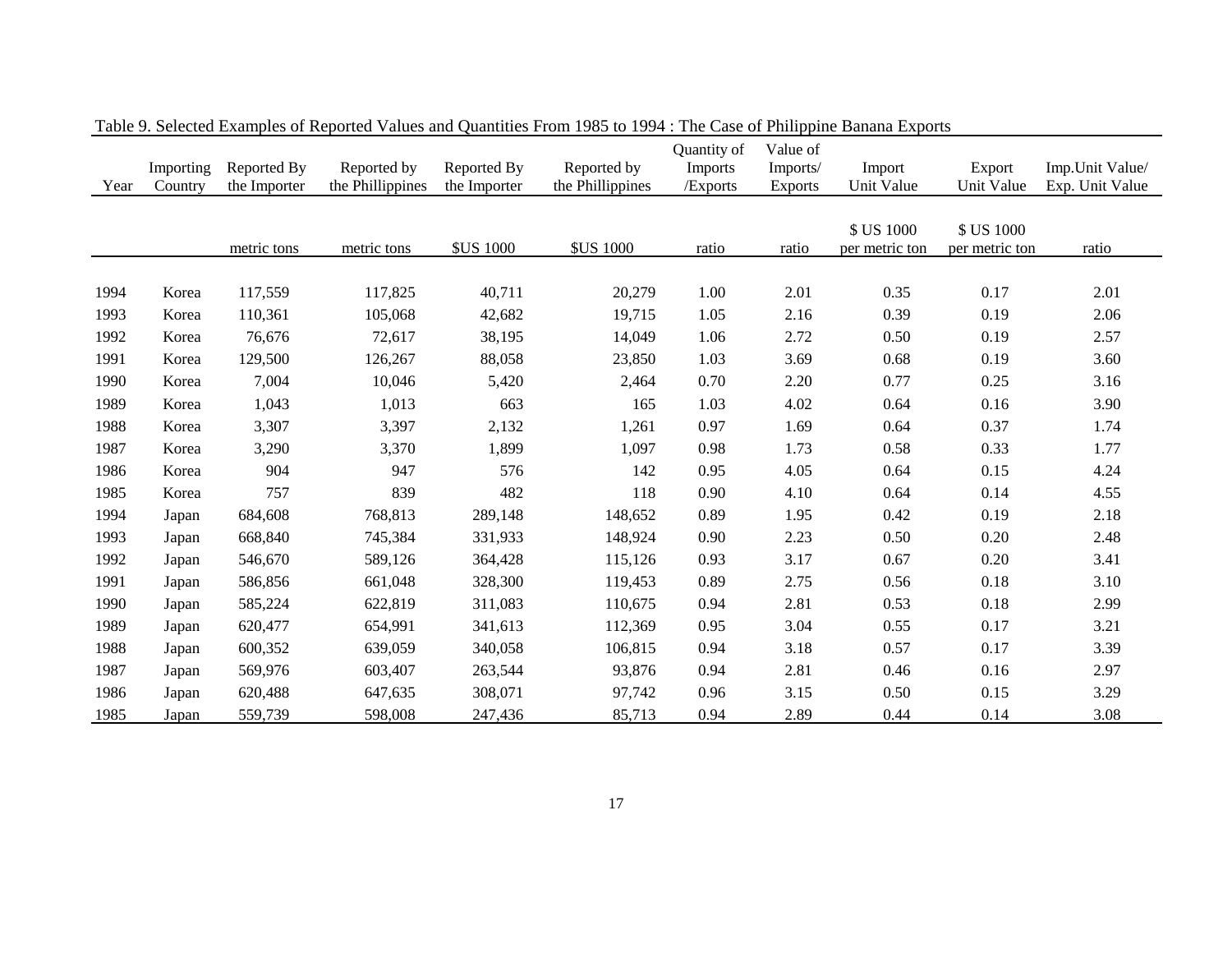| Size Class             | Simple Average | Value-Weighted             | Share of              | Share of Value<br>in World Total |  |
|------------------------|----------------|----------------------------|-----------------------|----------------------------------|--|
| in \$US mill.          | Discrepancy    | <b>Average Discrepancy</b> | Transactions in Total |                                  |  |
|                        | $\%$           | $\%$                       | $\%$                  | $\%$                             |  |
|                        |                |                            |                       |                                  |  |
| $\lt 1$                | 7793.7         | 146.30                     | 73.1                  | 2                                |  |
| $1 <$ and $< 10$       | 61.4           | 55.10                      | 19.2                  | 10.3                             |  |
| $10 < \text{and} < 25$ | 37.1           | 36.50                      | 3.8                   | 9.6                              |  |
| $25 <$ and $< 75$      | 31.6           | 31.00                      | 2.5                   | 16.5                             |  |
| 75 <                   | 25.4           | 23.20                      | 1.4                   | 61.6                             |  |
|                        |                |                            |                       |                                  |  |
|                        |                |                            | 100                   | 100                              |  |

Table 10. Average Discrepancy and Distribution of Transactions Across Size Classes for 4-Digit SITC Level of Aggregation

Table 11. Average Discrepancy and Distribution of Transactions Across Size Classes for GTAP Sector Level of Aggregation

| Size Class<br>in \$US mill. | Simple Average<br>Discrepancy<br>% | Value-Weighted<br><b>Average Discrepancy</b><br>$\%$ | Share of<br>Transactions in Total<br>% | Share of Value<br>in World Total<br>$\%$ |  |
|-----------------------------|------------------------------------|------------------------------------------------------|----------------------------------------|------------------------------------------|--|
|                             |                                    |                                                      |                                        |                                          |  |
| $\leq 1$                    | 1457                               | 1092                                                 | 32.0                                   | 0.04                                     |  |
| $1 <$ and $< 10$            | 276                                | 202                                                  | 27.9                                   | 0.56                                     |  |
| $10 < \text{and} < 25$      | 78                                 | 77                                                   | 11.4                                   | 0.92                                     |  |
| $25 <$ and $< 75$           | 53                                 | 51                                                   | 11.8                                   | 2.59                                     |  |
| 75 <                        | 38                                 | 20                                                   | 16.9                                   | 95.89                                    |  |

largest discrepancy was in 1988 with an import/export value of 3.18 and a unit-price ratio of 3.39. Table 9 also shows that transportation costs are route-specific. In particular, the importer unit-price (seventh column) differs between Japan and Korea for identical years.

#### *3.3 Summary Statistics*

We now turn to a few summary statistics giving an overall assessment of reliability of reported bilateral trade. Thus far specific examples have been provided showing reported bilateral trade. These specific examples are helpful in understanding the nature and probable source of the discrepancies. For assessing the overall reliability of bilateral trade it is useful to show summary statistics that provide information on the extent of the problem of discrepant trade data. We know there can be extremely large discrepancies as was shown in the case of Australian inorganic bases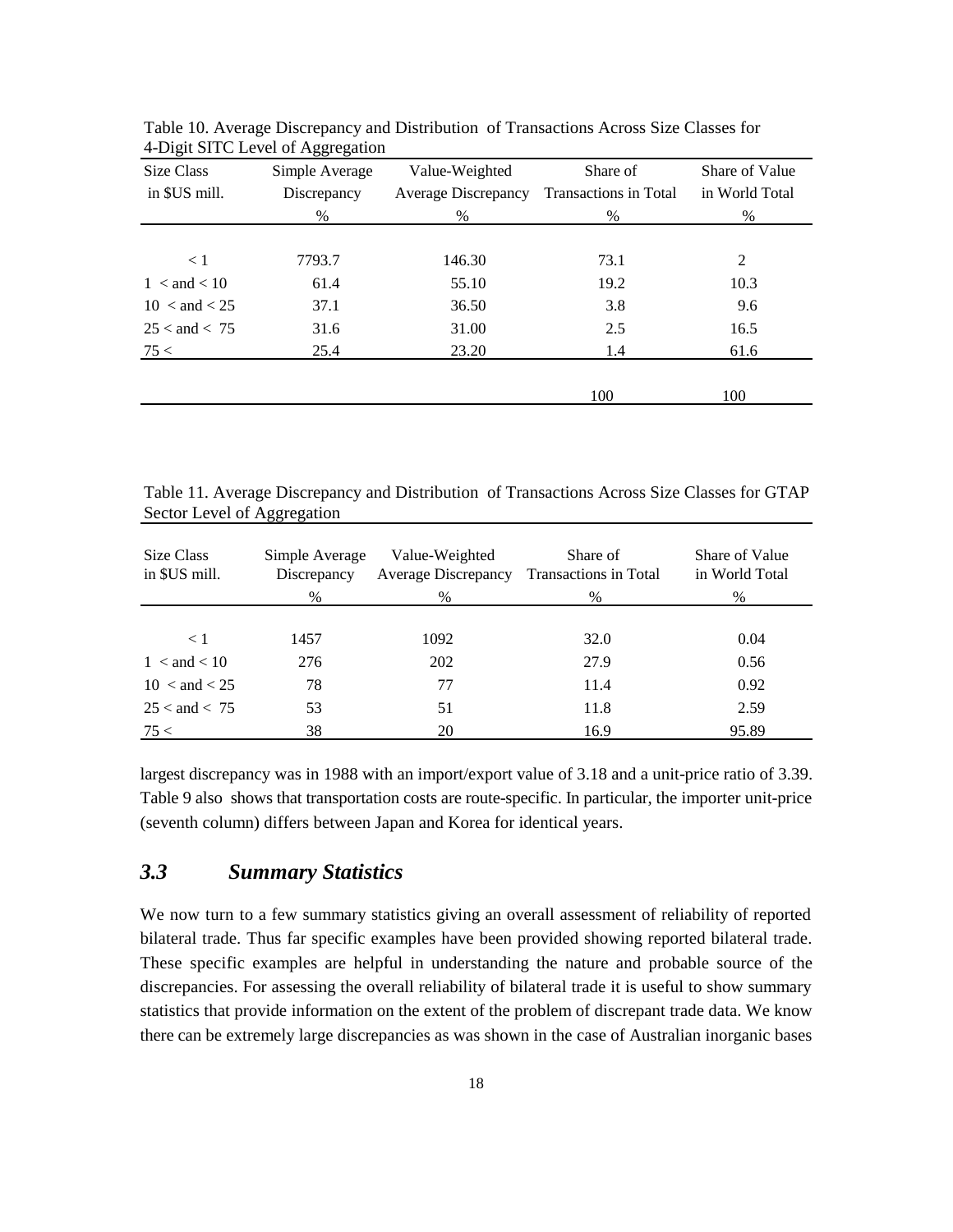exports. A question worth pursuing is: How pervasive are such discrepancies in the COMTRADE system?

Table 10 displays summary statistics on the size and frequency of discrepancies found in COMTRADE at the 4-digit SITC level of aggregation. Transactions are classified by 5 sizes. The reported import value is used as a measure of size for transactions. For each size class there four summary statistics are given. The first column is the average discrepancy for the class of transactions. It is calculated as a simple average. We see that for class of transactions under 1 million the average discrepancy is 7,794%. Clearly there are wide disparities in reported imports and exports, giving much uncertainty to trade flows in this smallest class. Since the size of transactions varies within each class, it is useful to calculate a value-weighed average. This is provided in the second column. For the "less than 1 million" class, the weighted- average is 146% as compared to 7,773% for the simple-average.

In comparing the simple average with the weighted average for other classes we see that the weighted-average is lower for the simple-average. Larger discrepancies tend to be more reliable than smaller transactions. This can be seen within classes and between classes.

The frequency and the value of transactions belonging to each class are also given in the third and fourth columns of table 10. Frequency of transactions by class is expressed as a share of the total number of transactions in the data set. The smallest three size classes claims 73.1 percent of total transactions. Because this class represents the bulk of transactions one could easily come to the conclusion that most transactions in COMTRADE are unreliable. This is true. But what is often not recognized, as shown in table 10, is that although 73% of the number of bilateral flows could be viewed as unreliable these transactions contribute only 2% of the total value of trade. Over 75% of the value of individual transactions are reported with less than a 25% discrepancy even without accounting for the *cif/fob* difference. (Not shown in table.)

## *4. Methodology*

The large share of discrepant transactions found in COMTRADE makes the task of reconciling bilateral-commodity trade seem almost impossible. Partners rarely communicate with each other regarding one another one is reporting.<sup>5</sup> There are no rules coordinating the reporting process. Reported exports are independent of reported imports. Tackling this task requires some optimistic forethought. It is useful to draw an analogy between trade data reconciliation and another "art form".

<sup>5.</sup> One exception is provided by the United States and Canada which share reported trade information. This makes them consistent reporters.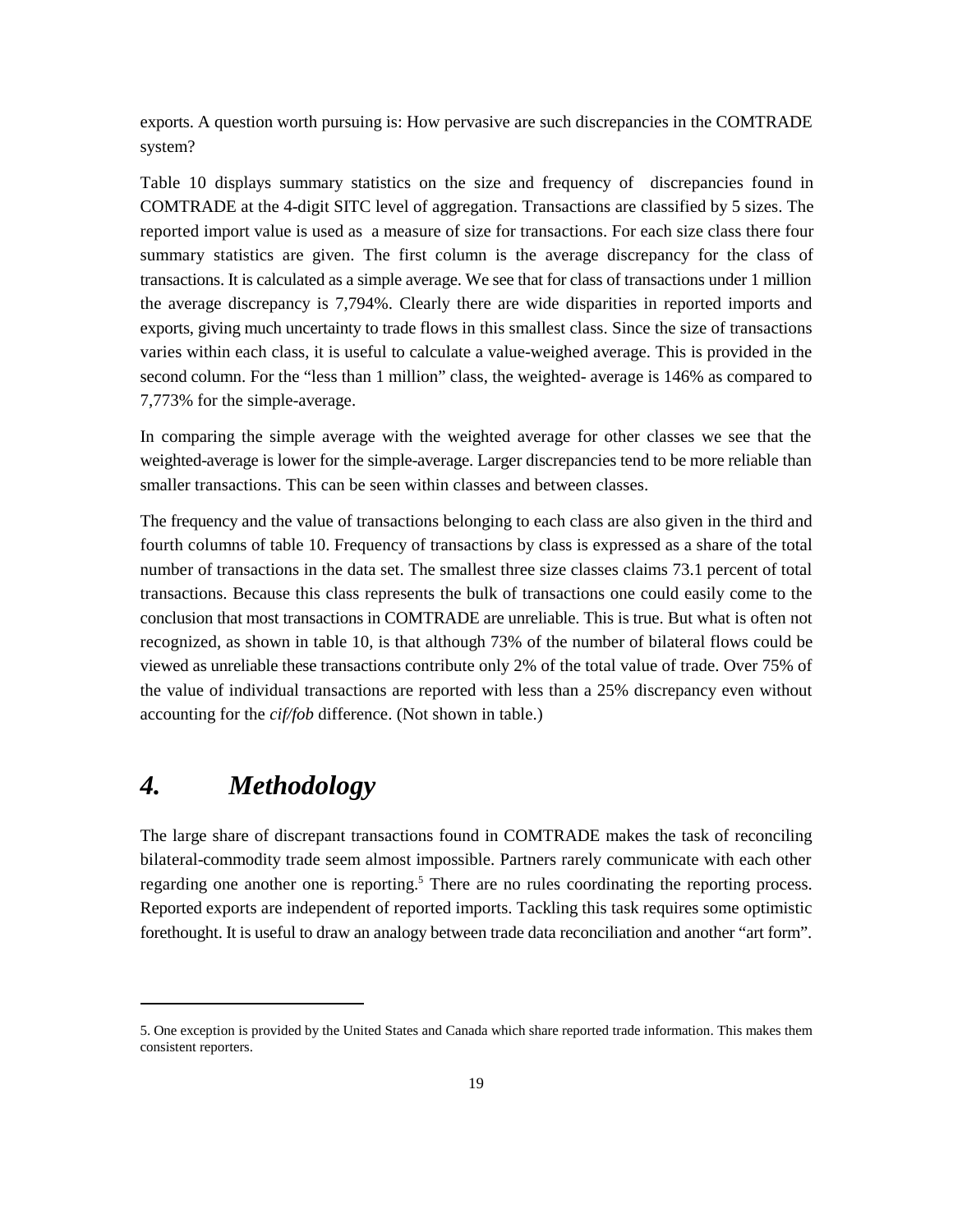### *4.1 Motivation for the Approach*

What comes to mind after observing partner trade is a ballroom filled with people performing couples dances.<sup>6</sup> Consider what would happen if there was no communication between dance partners. Each dancer attempts to lead regardless of whether their partner knows the dance. It would only be when *both* partners know the dance very well when the couple is *in-step*. Those couples knowing the dance would gracefully move across the floor *in-step*. Even if one partner knows the correct dance steps the couple painfully stumbles over one another *out-of-step*. And so it is for trade reporting.

What can be done with a noncommunicative group of pathetic ballroom dancers ? Rules must be imposed. One rule is to have all women follow exactly what the men do, analogous to choosing reported imports over reported exports. This would at least help to keep partners *in-step* with each other . But it gives no assurance that the correct dance is being performed. Not all men know the dance steps for every dance. And the same goes for women. Another solution is to work out a compromise. Women could lead the first half of a given dance and men lead the second half. This is analogous to taking an average of the two reported values of trade. So, if Brazil reports 5,442 and Australia reports 41 we end-up with 2,742. But there is no reason to believe that the average is the actual trade flow. The objective in ballroom dancing is not simply to have everyone *in-step* with each other, but to perform the correct dance *in-step*. The same goes for bilateral trade where the correct trade flow is most important. It seems only logical that the dancer who knows the dance should lead regardless of gender. This approach makes use of all dance talent found in the entire group. This is the approach taken in reconciling trade data.

Misrepresentation of reported bilateral trade by reporting countries can either be intentional or unintentional. There are numerous explanations for discrepant transactions but the reasons for reporting behavior are not important. All that is important for this exercise is that countries which systematically misrepresent their reported bilateral trade are identified. Identification of unreliable reporters requires empirical evidence.

#### *4.2 An Index of Reliability*

An appropriate measure of reliability is of utmost importance for a successful method to yield quality results. There are numerous statistics that might be thought of as representing reliability. A measure of the difference between country-reported totals and partner-reported totals can be used to measure biased reporting. But totals can be misleading and are of limited value in measuring the reliability of reporter's bilateral trade. The reason for this is that countries can incorrectly report all of their

<sup>6.</sup> While ballroom dancing and trade data reconciliation are worlds apart, this type of analogy is useful in understanding the rationale for the proposed reconciliation methodology.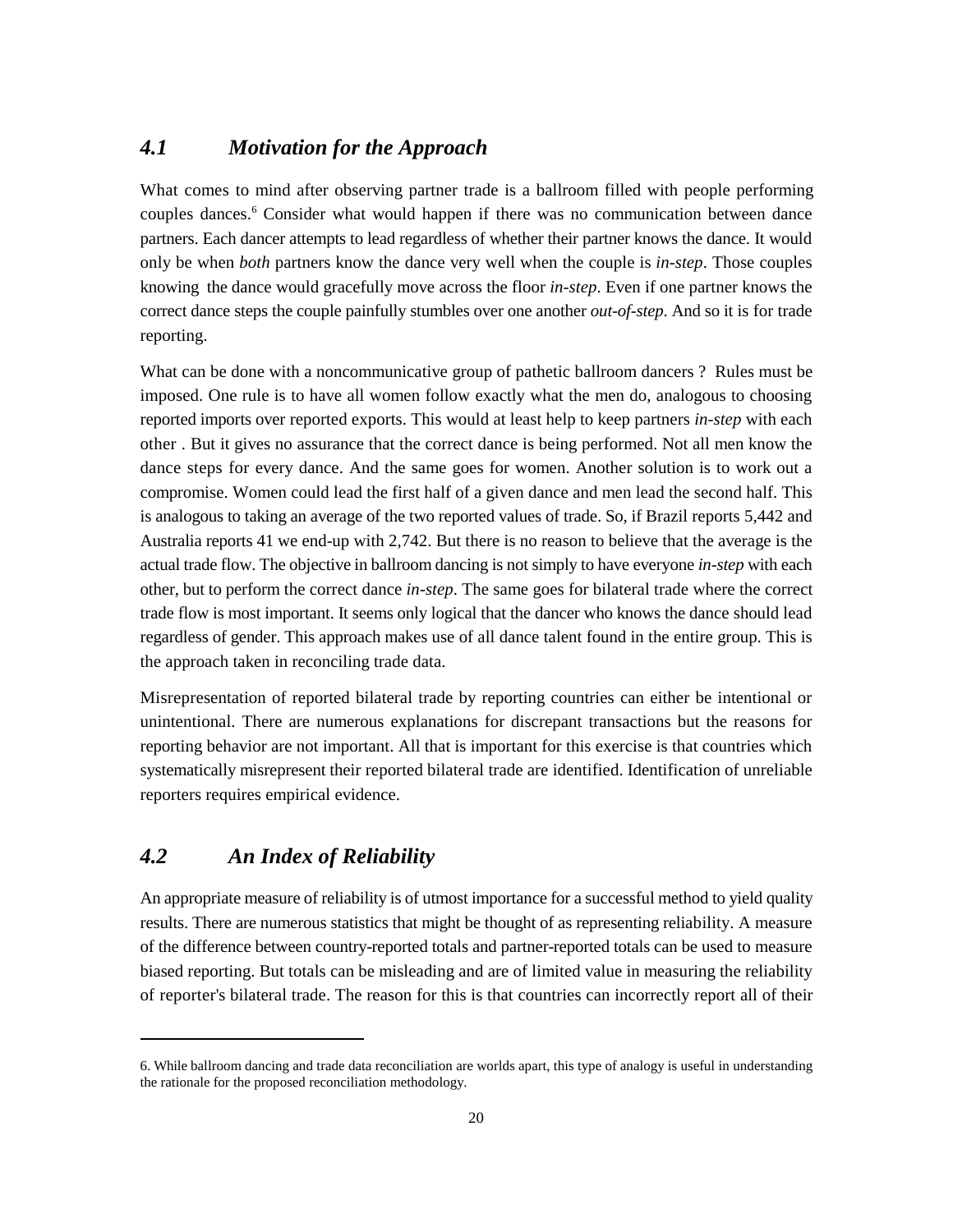bilateral trade flows but still report correct totals. The most common reporting problem is misidentifying partners and misclassifying commodities. Some countries cannot, or do not, identify all of their partners and commodities. Recognizing this problem the UN reporting system provides residual categories for unidentified partners and commodities. These are generally referred to as "not elsewhere specified" (n.e.s.) categories. Countries can under-report trade with specific partners but can make up for it by reporting to the n.e.s. partner category. In that case using the reported trade total for the world would not reveal a bilateral reporting problem. Unreliable reporters can correctly report totals without the use of an n.e.s. category as well. This is done by confusing partners. Misidentifying partners leads to under-reporting for one partner and over-reporting for another without affecting total trade. As before, the reported trade total would not reveal a bilateral reporting problem. For these reasons country- reported totals of are of little help in revealing unreliable reporter countries.

Measuring the consistency found in individual bilateral trade flows is most useful for establishing reporter reliability. But this is not as straightforward as one would hope. What exactly should be measured with regard to bilateral trade requires some thought. One could simply calculate an average of discrepancies across bilateral trade flows for each reporter. But as shown in the last section, the average size of discrepancies can vary widely and the size of discrepancy is not correlated with reliability. Suppose there are 2 reporters: reporter A and reporter B. Reporter A has large and small trading partners. Reporter B has fairly uniformly sized partners. Both reporters make the same mistake by misidentifying their partners. Reporter A confuses only two of its partners. But reporter B confuses all of its partners. But the mistake of A would result in a much larger average discrepancy than B's average discrepancy even with misrepresentation of all trade flows. The larger average discrepancy is because reporter A has both large and small partners and when A *mismatches* just 2 partners it produces very large discrepancies. For reporter B, even by mismatching all partners this does not result in a large average discrepancy since the partners are more uniform in their trade flows. But the size of A's average discrepancies does not make A a less reliable reporter than B. If anything, reporter B is less reliable because it has mismatched all of its bilateral trade flows.

Average size of discrepancies is not a good indicator of reliability. It is like judging a dance partner based on just how bad their worst partner dances were. Conventional wisdom would suggest that it is the rate of successful dances that reflects knowledge of dance talent. A better measure of bilateral reliability would measure the rate of successful transactions.

The sum of the total value of *accurate* partner matches as a share of total reported trade is wellsuited for measuring reliability. We now formalize this index. First, what is an accurate partner match? Rarely does a reported export value match perfectly with a corresponding reported import value. Although there are no perfect matches, some discrepancies are small enough to be considered accurate matches. A threshold level must be established. It is the difference as a percentage between reported exports and reported imports. This level as been established at 20%.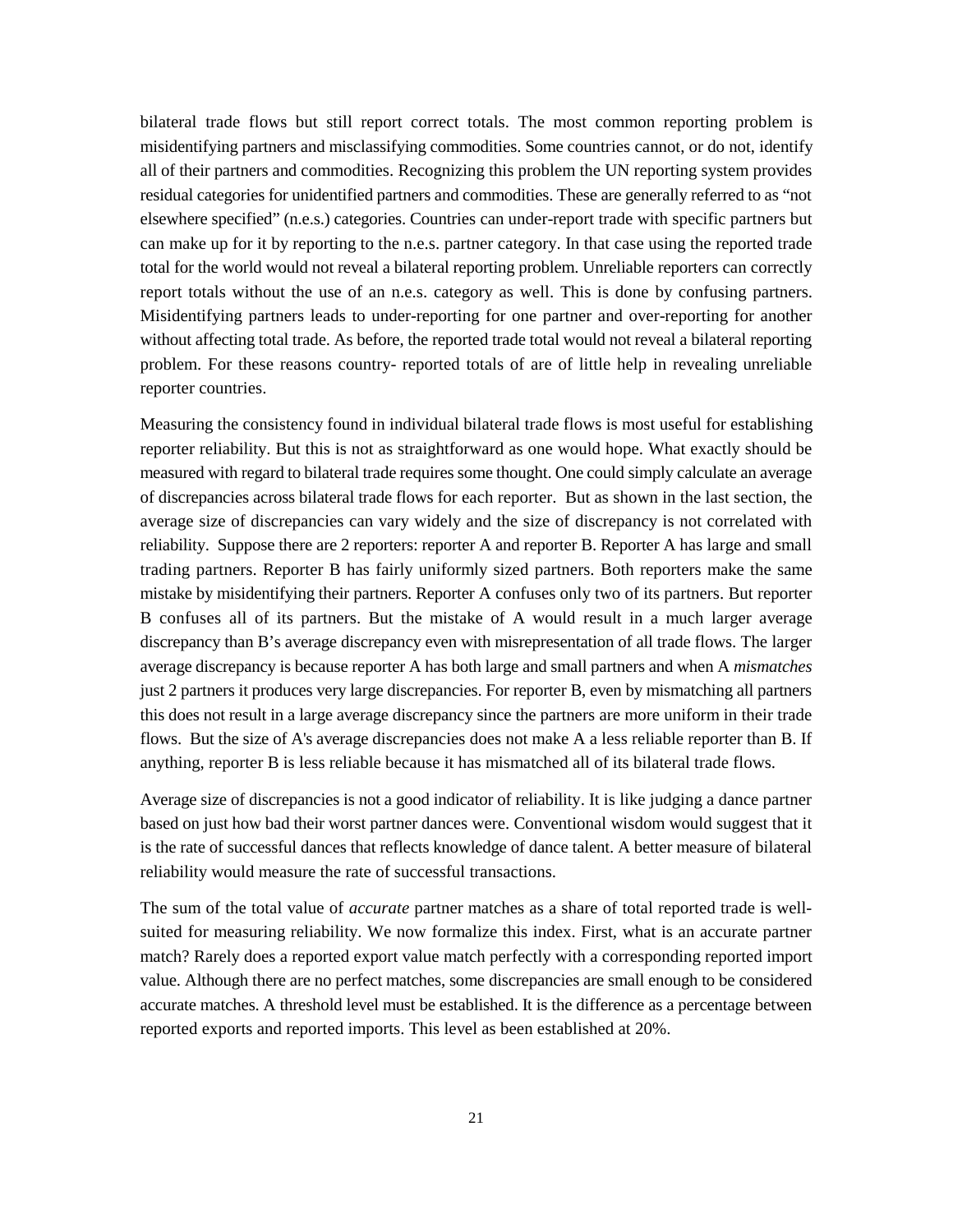There are a few preliminary steps that must take place prior to checking for accuracy in reporting. As we saw in the last section reported imports can differ from each other due to the *cif/fob* transport margin. Some margins can be over 100% as was shown for the case of bananas. Before determining whether a transaction is accurate imports when reported on a *cif* basis must be converted to *fob*. This is done using a *cif/fob* conversion factor at the SITC commodity level.7

Once imports have been converted to an *fob* basis the accuracy level  $AL_{i,r,s}$  of each transaction is calculated. This is shown below as:

$$
AL_{i,r,s}^{fob} = \frac{|M_{i,r,s}^{fob} - X_{i,r,s}^{fob}|}{M_{i,r,s}^{fob}}
$$

The value of trade reported by the importer for commodity  $i$  exported from region  $r$  to region  $s$  is denoted as  $M_{i,r,s}^{job}$ . Likewise the trade reported by the exporter for commodity *i* from region *r* to region *s* is denoted as  $X_{i,r,s}^{fob}$ . Whether exports exceed imports or vice versa is not relevant, so  $M_{i,s}^T$  reported by the importer *s* for commodity i. This is shown as: accuracy is not sign-specific. Only the magnitude of the difference matters. Our goal is to measure a reliability index which is importer-commodity specific and exporter-commodity specific. The reliability index is rather simple to construct but very rich in the information it provides. We start with construction of the importer-commodity specific index. First we calculate the total trade

$$
M_{i,s}^T = \sum_r M_{i,r,s}^{fob} \qquad \qquad \forall s
$$

value denoted as  $M_{i,s}^A$ . This is calculated below as: Next we calculate the reported imports that were accurately matched with partner's reported export

$$
M_{i,s}^A = \sum_r M_{i,r,s}^{fob} \qquad \qquad \forall s \quad where \quad AL_{i,r,s}^{fob} \leq 0.20
$$

denoted  $RIM_{i,s}$ , where: We can now calculate the importer-commodity reliability index as the share of accurate transactions,

$$
RIM_{i,s} = \frac{M_{i,s}^A}{M_{i,s}^T} * 100 \qquad \forall s
$$

Likewise we calculate the exporter-commodity specific reliability index where:

$$
X_{i,r}^T = \sum_{s} X_{i,r,s}^{fob} \qquad \forall r
$$
  

$$
X_{i,r}^A = \sum_{s} X_{i,r,s}^{fob} \qquad \forall r \text{ where } AL_{i,r,s}^{fob} \le 0.20
$$

<sup>7.</sup> The *cif/fob* conversion factor by individual commodities is first estimated using all transactions. Once a subset of most reliable reporters are found it is then re-estimated using only transactions reported by most reliable reporters. This conversion factor is not the same as the bilateral margins found in the GTAP database and documented elsewhere.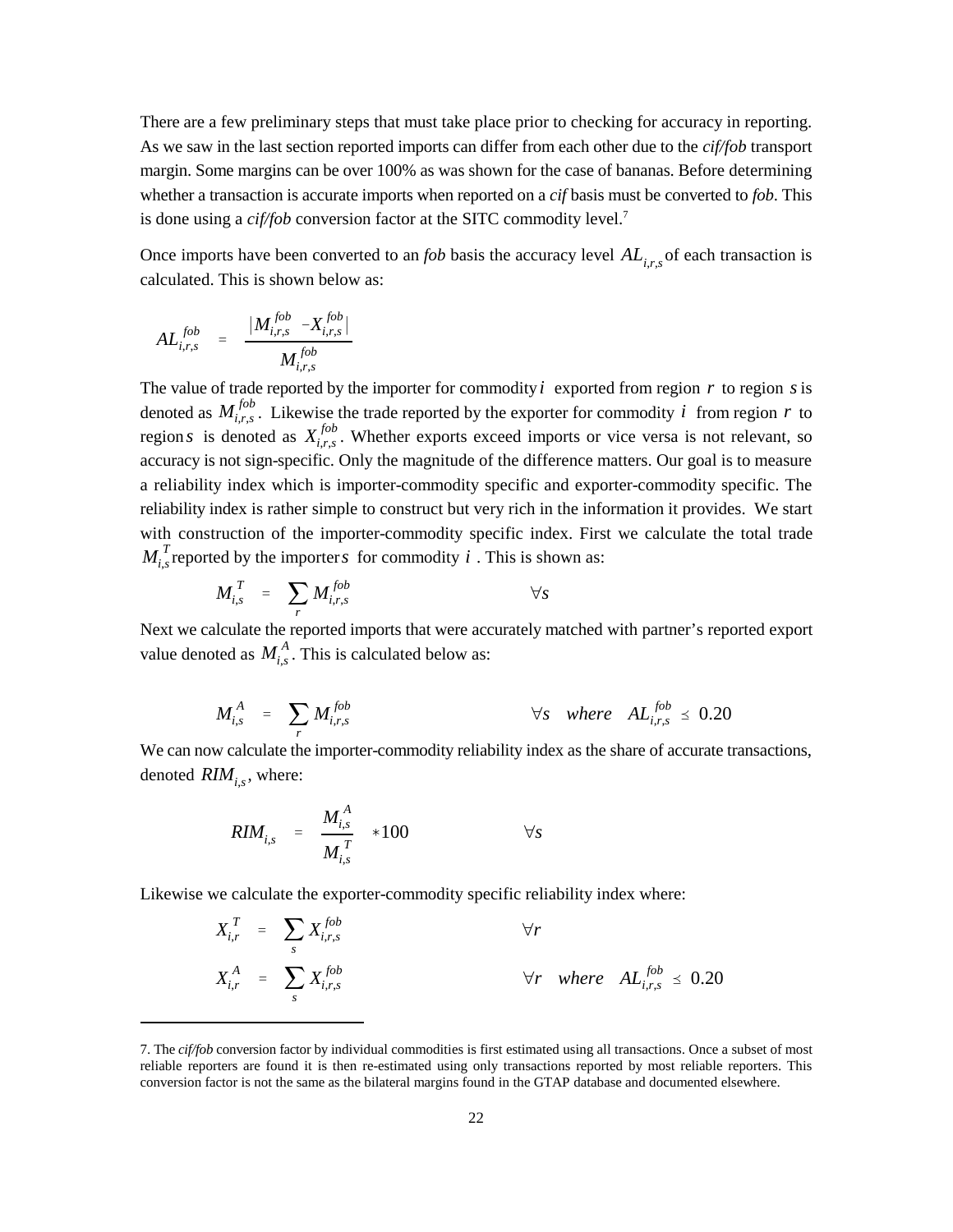$$
RIX_{i,r} = \frac{X_{i,r}^A}{X_{i,r}^T} \qquad \forall s
$$

There is one important detail left out of the above. Each reporter is given an opportunity to disregard the value reported by its *worst partner*. The reason for this is to give some "saving grace" to reliable reporters who happen to trade with a large unreliable partner. A good dancer who has a bad experience with a particular dance partner should not have her record blemished. The good dancer should option to drop this particular dance from the record. Equal treatment must be given to all dancers. So all dancers good or bade disregard their worst dance experience.

A quantitative measure is needed to identify the *worst partner*, so that the associated transactions maybe dropped. This is measured in a rather straightforward manner as the value-weighted accuracy level, calculated for the importer and exporter as follows:

$$
W\!AL_{i,r,s}^M = \frac{M_{i,r,s}^{fob}}{M_{i,r,s}^T} AL_{i,r,s}
$$

$$
W\!AL_{i,r,s}^X = \frac{X_{i,r,s}^{fob}}{X_{i,r,s}^T} AL_{i,r,s}
$$

For each importer and exporter, for a given commodity, the partner which produces the largest WAL is dropped from their set of transactions before computing their reliability index. By dropping a large and less accurate transaction it raises the reliability index (RI) for all countries. But it has a greater positive effect on better reporting countries than it does for poor reporting countries. This provides more accurate information for the reconciliation process. Once reliability indices are generated, the actual reconciliation is nothing more than accepting the reported trade flows of the more reliable partners. No adjustments are made to reported bilateral trade flows.

#### *4.3 Illustrative Examples*

We now turn to specific examples showing the calculated RIM and RIX and how they are used in reconciling individual bilateral trade flows. Recall that in section 3.1, we noted a problem with Australian exports in the CRP sector. We can now see exactly how this problem was resolved. Table 12 displays selected transactions. Reported values from the importer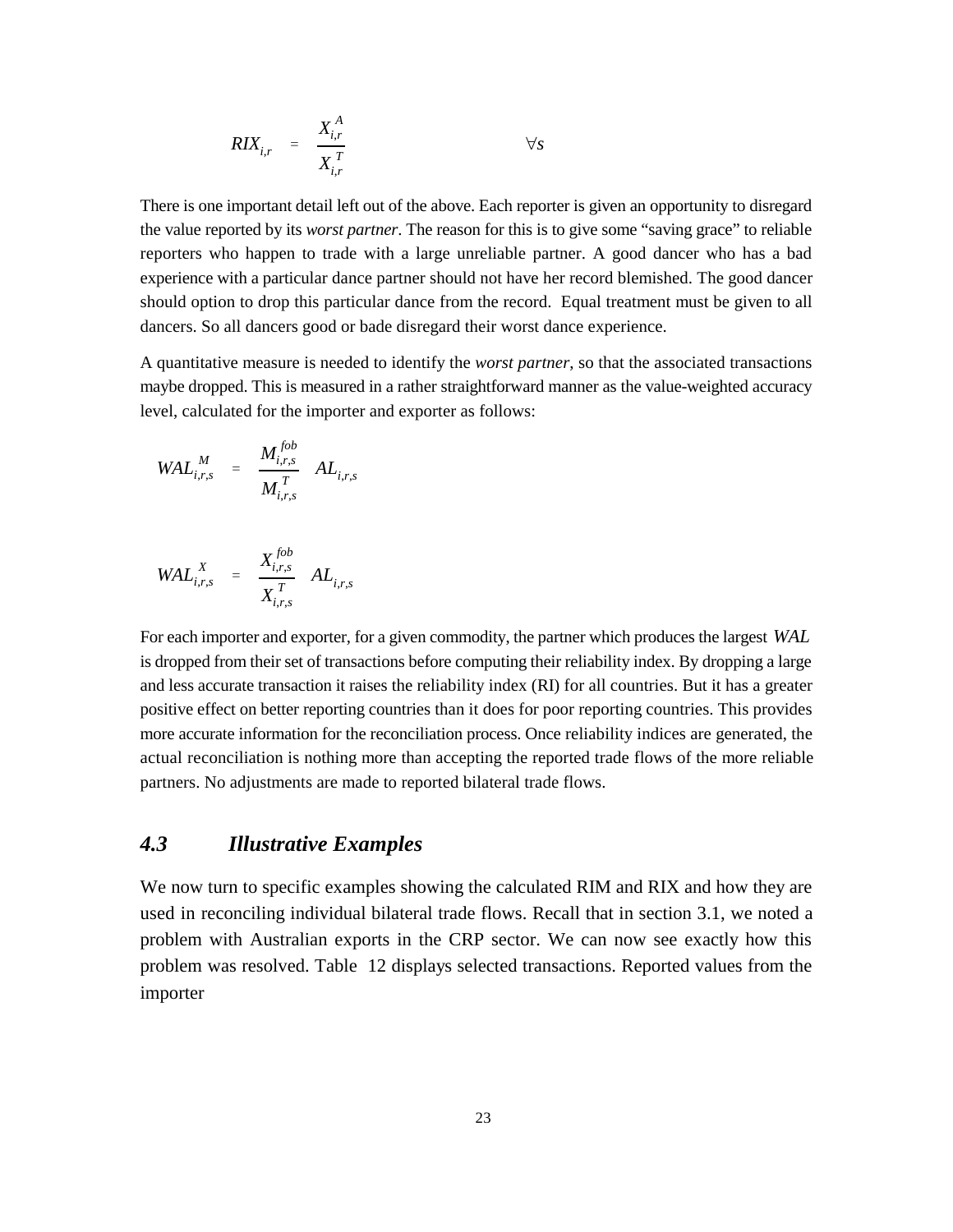| Commodity                   | Importer              | Exporter  | Reported<br>By Importer | Reported<br>By Exporter | Reliability Index<br>of Importer | <b>Reliability Index</b><br>of Exporter | <b>Most Reliable</b><br>Reporter |
|-----------------------------|-----------------------|-----------|-------------------------|-------------------------|----------------------------------|-----------------------------------------|----------------------------------|
|                             |                       |           |                         |                         |                                  |                                         |                                  |
| <b>Inorganic Bases</b>      | <b>Brazil</b>         | Australia | 5,443                   | 41                      | 54.0                             | 5.3                                     | <b>Brazil</b>                    |
| <b>Inorganic Bases</b>      | Canada                | Australia | 192,499                 | 1,070                   | 97.5                             | 5.3                                     | Canada                           |
| <b>Inorganic Bases</b>      | United Kingdom        | Australia | 1,639                   | 1,506                   | 35.9                             | 5.3                                     | United Kingdom                   |
| Inorganic Bases             | <b>United States</b>  | Australia | 637,489                 | 8,649                   | 77.3                             | 5.3                                     | <b>United States</b>             |
| Medicaments                 | Germany               | Australia | 127                     | 863                     | 89.4                             | 42.2                                    | Germany                          |
| Medicaments                 | New Zealand           | Australia | 76,184                  | 64,201                  | 27.2                             | 42.2                                    | Australia                        |
| <b>Pharmaceutical Goods</b> | Germany               | Australia | 393                     | 1,080                   | 78.1                             | 41.9                                    | Germany                          |
| <b>Pharmaceutical Goods</b> | <b>United Kingdom</b> | Australia | 616                     | 1,201                   | 30.5                             | 41.9                                    | Australia                        |
| <b>Pharmaceutical Goods</b> | <b>United States</b>  | Australia | 1,316                   | 3,490                   | 37.0                             | 41.9                                    | Australia                        |
| <b>Rubber Tires, Tubes</b>  | Canada                | Australia | 15                      | 9                       | 89.3                             | 58.5                                    | Canada                           |
| <b>Rubber Tires, Tubes</b>  | Germany               | Australia | 468                     | 359                     | 93.9                             | 58.5                                    | Germany                          |
| <b>Rubber Tires, Tubes</b>  | New Zealand           | Australia | 9,880                   | 8,718                   | 41.3                             | 58.5                                    | Australia                        |
| Articles of Plastic         | <b>Brazil</b>         | Australia | 19                      | 12                      | 46.8                             | 47.9                                    | <b>Brazil</b>                    |
| Articles of Plastic         | New Zealand           | Australia | 38,491                  | 34,868                  | 52.6                             | 47.9                                    | New Zealand                      |

Table 12. Selected Examples of Reported and Reconciled Transactions at the SITC Level of Aggregation (Part 1)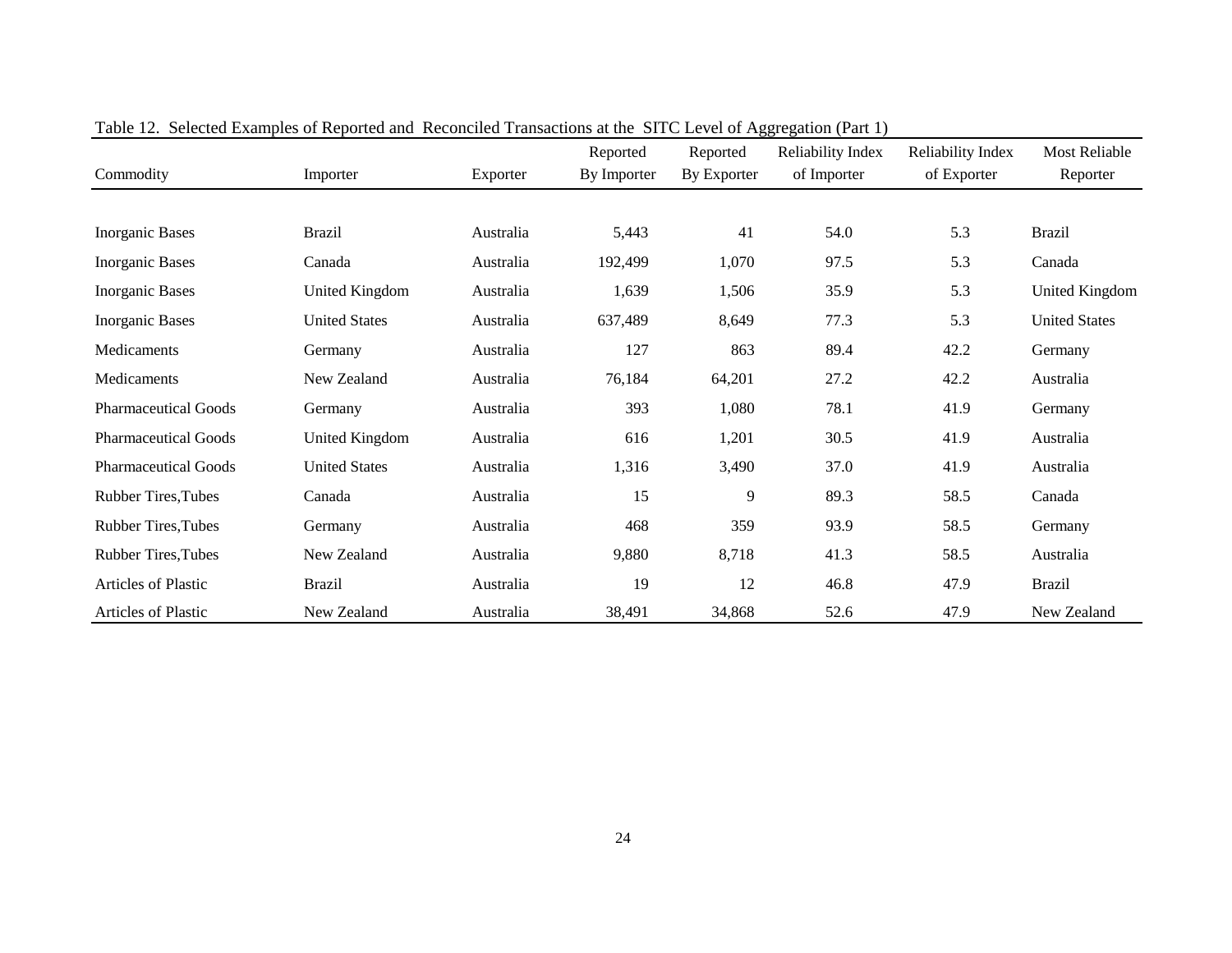| Commodity | Tube 12. Defected Daunpies of Reported and Teconometry Transactions at the DTTC Devel of Tigglegation (Furt 2)<br>Importer | Exporter   | Reported<br>By Importer | Reported<br>By Exporter | Reliability Index<br>of Importer | Reliability Index<br>of Exporter | <b>Most Reliable</b><br>Reporter |
|-----------|----------------------------------------------------------------------------------------------------------------------------|------------|-------------------------|-------------------------|----------------------------------|----------------------------------|----------------------------------|
| Wheat     | Peru                                                                                                                       | Argentina  | 59,625                  | 65,982                  | 78.1                             | 89.0                             | Argentina                        |
| Wheat     | Syria                                                                                                                      | Argentina  | 5,946                   | 5,007                   | 100.0                            | 89.0                             | Syria                            |
| Wheat     | Algeria                                                                                                                    | Canada     | 60,873                  | 41,666                  | 66.0                             | 69.4                             | Canada                           |
| Wheat     | China                                                                                                                      | Canada     | 847,553                 | 1,020,897               | 83.3                             | 69.4                             | China                            |
| Wheat     | Italy                                                                                                                      | Canada     | 72,813                  | 47,382                  | 90.5                             | 69.4                             | Italy                            |
| Wheat     | Japan                                                                                                                      | Canada     | 326,178                 | 244,386                 | 100.0                            | 69.4                             | Japan                            |
| Wheat     | Algeria                                                                                                                    | France     | 115,045                 | 98,412                  | 66.0                             | 89.7                             | France                           |
| Wheat     | China                                                                                                                      | France     | 170,195                 | 77,570                  | 83.3                             | 89.7                             | France                           |
| Wheat     | Italy                                                                                                                      | France     | 890,233                 | 831,887                 | 90.5                             | 89.7                             | Italy                            |
| Wheat     | Morocco                                                                                                                    | France     | 97,036                  | 86,234                  | 76.0                             | 89.7                             | France                           |
| Wheat     | Peru                                                                                                                       | France     | 2,052                   | 3,202                   | 78.1                             | 89.7                             | France                           |
| Wheat     | Syria                                                                                                                      | France     | 4,609                   | 7,733                   | 100.0                            | 89.7                             | Syria                            |
| Wheat     | China                                                                                                                      | Poland     | 2,459                   | 1,943                   | 83.3                             | 78.8                             | China                            |
| Wheat     | Algeria                                                                                                                    | <b>USA</b> | 142,047                 | 69,125                  | 66.0                             | 67.1                             | <b>USA</b>                       |
| Wheat     | Sri Lanka                                                                                                                  | <b>USA</b> | 47,489                  | 84,351                  | $0.0\,$                          | 67.1                             | <b>USA</b>                       |
| Wheat     | Italy                                                                                                                      | <b>USA</b> | 65,920                  | 46,760                  | 90.5                             | 67.1                             | Italy                            |
| Wheat     | Japan                                                                                                                      | <b>USA</b> | 652,570                 | 584,317                 | 100.0                            | 67.1                             | Japan                            |
| Wheat     | Korea                                                                                                                      | <b>USA</b> | 274,796                 | 235,559                 | 69.4                             | 67.1                             | Korea                            |
| Wheat     | Morocco                                                                                                                    | <b>USA</b> | 76,539                  | 77,879                  | 76.0                             | 67.1                             | Morocco                          |
| Wheat     | Peru                                                                                                                       | <b>USA</b> | 32,698                  | 33,576                  | 78.1                             | 67.1                             | Peru                             |
| Wheat     | Switzerland                                                                                                                | <b>USA</b> | 7,403                   | 223                     | 65.7                             | 67.1                             | <b>USA</b>                       |

Table 12. Selected Examples of Reported and Reconciled Transactions at the SITC Level of Aggregation (Part 2)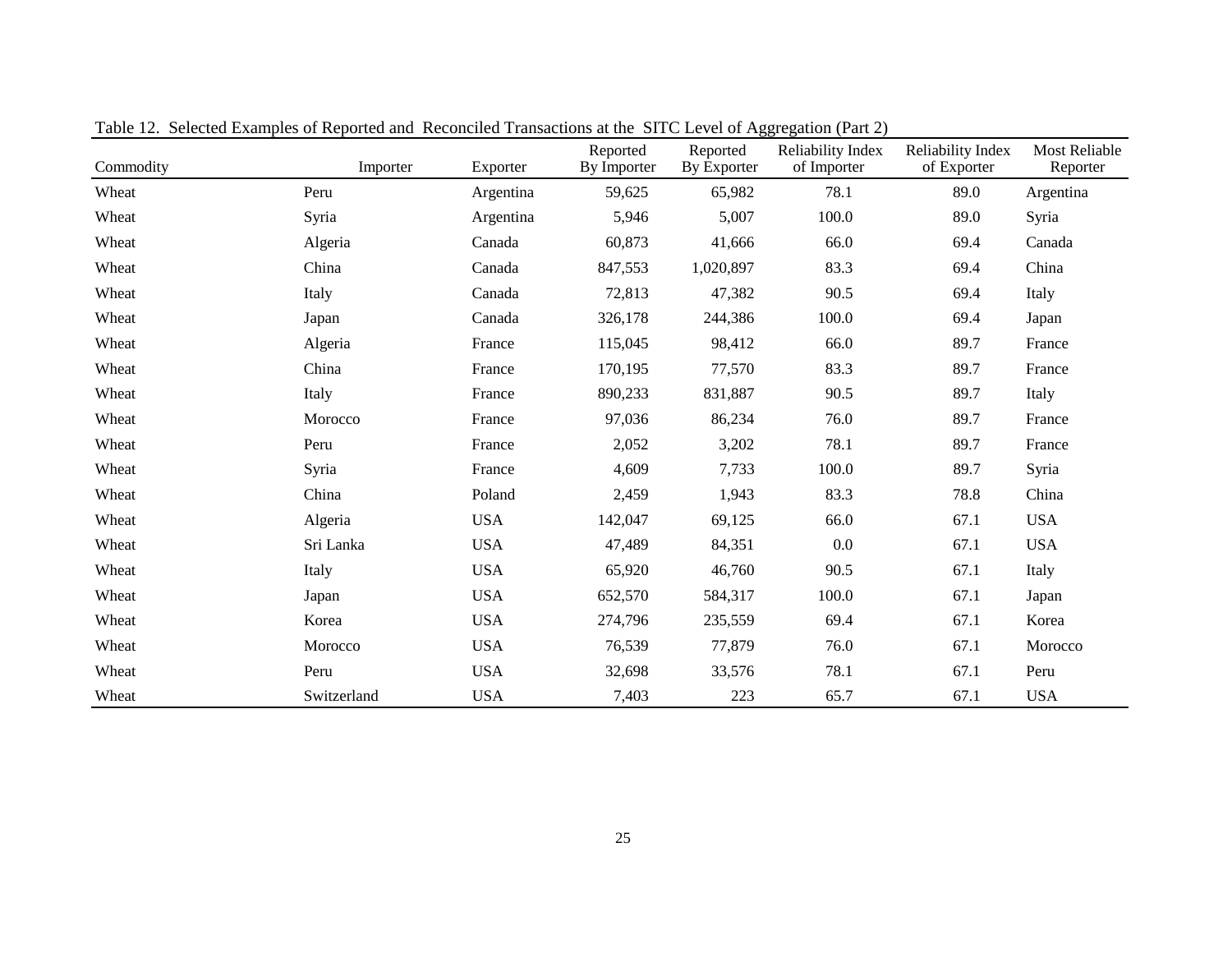and exporter, the RIM and RIX, and the most reliable reporter for each transaction are also provided. Not surprisingly, Australia received a very low RIX of 5.3 for inorganic bases. This means that only 5.3% of the value of inorganic bases were reported accurately by Australia. The Brazilian RIM is 54. Since this is larger than Australian RIX of 5.3 we reject Australia's reported value of \$41 thousand and accept Brazil's reported value of \$5,443 thousand. Of the exporters listed for inorganic bases, Canada received the highest reliability rating of 97.5.

The worst partner for Australia as an importer of inorganic bases was United States. But even excluding the United States from Australia's total exports of inorganic bases did not seem to help the RIX much. The worst partner for the United States as an exporter of inorganic bases was Australia. Removing Australia as an exporter for inorganic bases to the US gave a boost to the RIM for the United States.

Australia's reporting record is, however, not at all bad news. Australia's reliability for medicaments was 42.2 which was greater than New Zealand's reliability of index of 27.2. Australia is also a better reporting exporter of pharmaceutical goods than are the UK and the US on the import side. Consequently, Australia's exports are selected for the data base.

The worst partner for Australia as an importer of inorganic bases was United States. But even excluding the United States from Australia's total exports of inorganic bases did not seem to help the RIX much. The worst partner for the United States as an exporter of inorganic bases was Australia. Removing Australia as an exporter for inorganic bases to the US gave a boost to the RIM for the United States. Australia's reporting record is, however, not at all bad news. Australia's reliability for medicaments was 42.2 which was greater than New Zealand's reliability of index of 27.2. Australia is also a better reporting exporter of pharmaceutical goods than are the UK and the US on the import side. Consequently, Australia's exports are selected for the data base.

We also noted above that there was a discrepancy between Canadian wheat exports to China and Chinese imports from Canada. From table 12 we can see that China has a higher reliability index as an importer of wheat than Canada has an exporter of wheat. Therefore we accept the value reported by China and reject the value reported by Canada. Of course, this also means that we must simultaneously reject FAO's total for Canadian wheat exports.

In some cases the reliability index can be 100. This means that all of the individual trade flows were deemed accurate. This was the case for Japanese and Syrian wheat imports. Therefore, all Japanese wheat imports would be reported by Japan in the reconciled GTAP data set. The same goes for Syria. In some cases, the reliability index can be zero. This means none of the trade flows were deemed accurate enough for use in the calculation. In the examples listed this occurred for Sri Lankan wheat imports. Therefore all imports of Sri Lankan wheat would be reported by the exporter in the reconciled data for GTAP.

What is important to recognize in this method is that it is based solely on the evidence of reliable reporting on a case by case level. Each reported trade flow goes to trial and is judged. Generalization and inferences are not made. A country's reporting ability as an exporter can differ from its ability